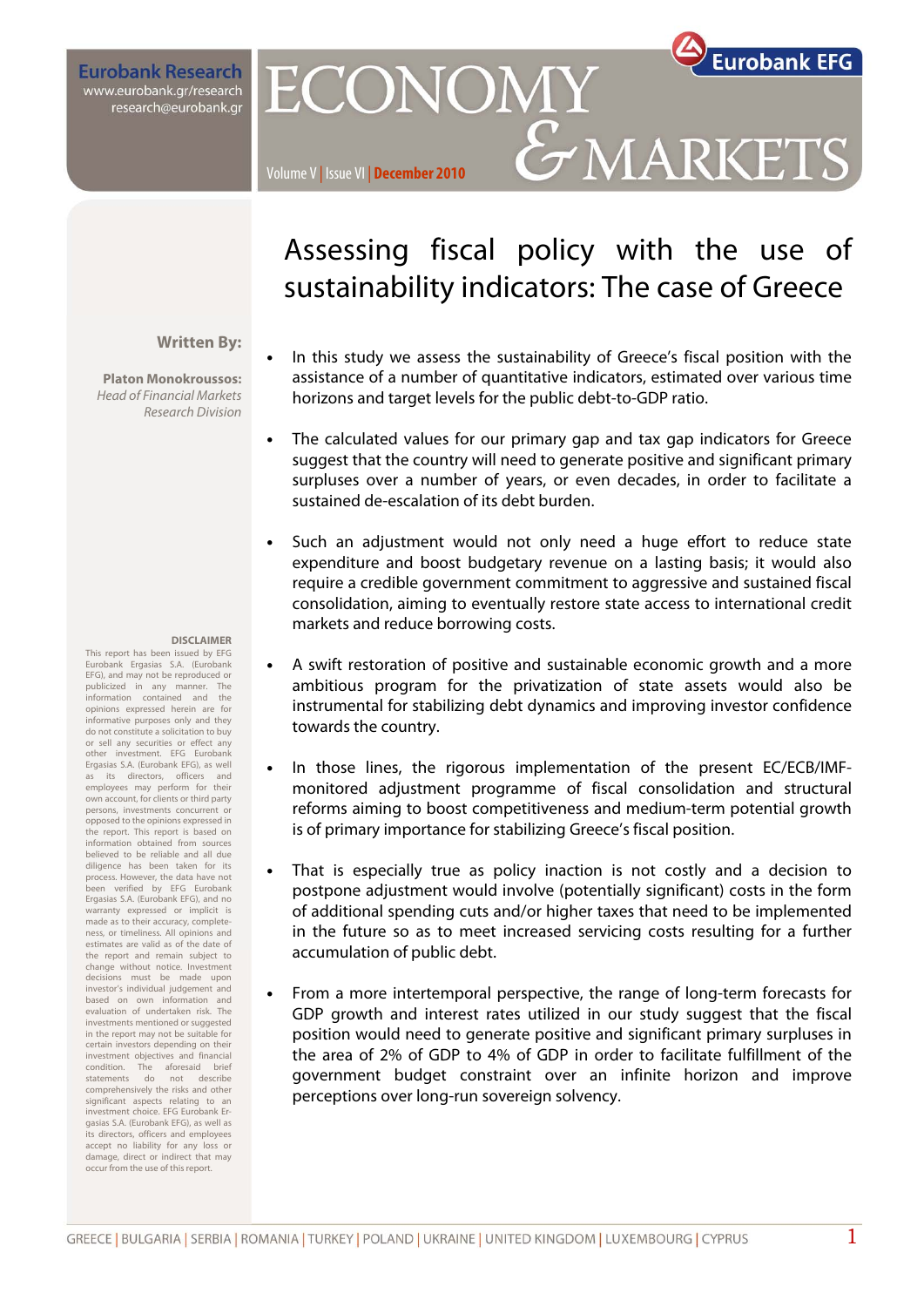

### **1. Introduction**

Assessing whether a fiscal position is sustainable has proven both difficult and controversial. At first glance, a given fiscal policy can be characterized as sustainable if it can be pursued for a sufficiently long period of time without necessitating major interventions in the government's taxation or spending patterns. Alternatively, given current legislation and existing government fiscal plans, the expected evolution of revenue and expenditure ratios does not lead to excessive debt accumulation<sup>[1](#page-1-0)</sup>.

The above definition appears to be sufficiently straightforward and ease to understand. However, a closer look at the underlying assumptions needed to assess and measure fiscal sustainability in practice reveals a number of issues that have to be addressed in order to make the above definition operational. Specifically, what is the appropriate time horizon over which fiscal sustainability should be measured? In addition, what can be characterized as exessive debt accumulation and what kind of policy intervention is required to bring the fiscal position towards a more sustainable path? Finally, in what ways can a certain policy shift affect the model of the macro economy and how that influences our future assessment of fiscal sustainability?

In the euro area, the present Stability and Growth Pact aims to address the issue of fiscal sustainability by setting quantitative limits on member states' deficit and debt ratios. Yet, the recent literature has shown that these limits may be far too restrictive. More importantly, they can be shown to be neither necessary nor sufficient to achieve a sustainable fiscal position<sup>[2](#page-1-1)</sup>.

Blanchard (1990a) defines sustainable fiscal policy as a policy that ensures that the debt-to-GDP ratio converges towards its initial level. Buiter (1985) uses a broadly similar definition, but instead of focusing on the evolution of the gross debt to GDP ratio he looks at the ratio of government net worth to GDP. In other words, Buiter's definition is explicitly taking in to account the government's asset-liability position. As such, it explicitly recognizes that the government can utilize state assets to help finance its deficits; that is, until when such assets are depleted. From a pure theoretical standpoint, the latter appears to be a more accurate definition of fiscal sustainability. In practice, however, there are significant methodological problems involved in derivation of accurate estimates of the liability and, especially, the asset-side of the government's balance sheet.

A major issue related to Blanchard's definition of sustainability is its apparent arbitrariness, in at least one important dimension. Specifically, there appears to be no theoretical reason why the debt ratio would ever need to return to its initial level or, more

generally, to any particular level, either higher or lower than the initial one. The recent literature has addressed the latter issue by defining fiscal sustainability in much broader terms. Under this broader definition, a given fiscal policy is sustainable if the current debt level is equal to the present value of the government's future primary balances. This definition is derived from the government intertemporal budget constraint, which constitutes a key equation for determining the sustainability of fiscal policy.

The above considerations and definitional problems led some authors to distinguish between solvency and fiscal sustainability<sup>[3](#page-1-1)</sup>. In the existing literature, a government is often deemed as solvent when it satisfies the intertemporal budget constraint. In other worlds, solvency relates to a sovereign borrower's ability to finance its debts through future primary surpluses over an infinite time horizon. On the other hand, the term sustainability is often used to indicate a government's ability to attain a specific target value for the debt-to-GDP ratio over a finite horizon.

Although in the existing literature there appears to be no unanimity on what really distinguishes fiscal sustainability from solvency, drawing a more clear distinction between the two terms is of particular importance in the current trajectory. That is especially true in view of a recent (November 29, 2010) Eurogroup statement providing a general outline of a proposed permanent crisis resolution mechanism – the so-called European Stability Mechanism (ESM) – that will replace the existing EFSF/EFSM facility, when it expires in June 2013. According to that statement, private sector bondholders would share some of the rescue costs in the event of a sovereign default, but only on "a case-by-case basis", in line with current IMF policies. Specifically, in the case that a sovereign borrower is deemed solvent on the basis of a debt sustainability analysis conducted by the EC, ECB and the IMF, private sector creditors will be encouraged "to maintain exposure" in the sovereign. However, in the unexpected event that a country appears to be insolvent, the Member State would need to negotiate a comprehensive restructuring plan with its private creditors, in line with IMF practices with a view to restoring debt sustainability. According to the Eurogroup statement, if debt sustainability can be reached through these measures, the ESM may provide liquidity assistance.

Based on the government intertemporal budget constraint, two major strategies have been developed in the literature to empirically assess fiscal sustainability. The **first strategy** is to conduct econometric tests of fiscal solvency, following the seminal work of Hamilton and Flavin (1986). This paper tests for debt stationary as a necessary condition for fiscal sustainability. Thehan and Walsh (1988) extend this framework by showing that a necessary and sufficient condition of sustainability can be tested by examining whether a cointegration relation exist between

 $1$  For a comprehensive survey of the various definitions of fiscal sustainability see e.g. Balassone and Franco (2000).

<span id="page-1-1"></span><span id="page-1-0"></span><sup>&</sup>lt;sup>2</sup> See, for instance, Polito and Wickens (2005).

 <sup>3</sup> See, for instance, Artis and Marcellino (2000).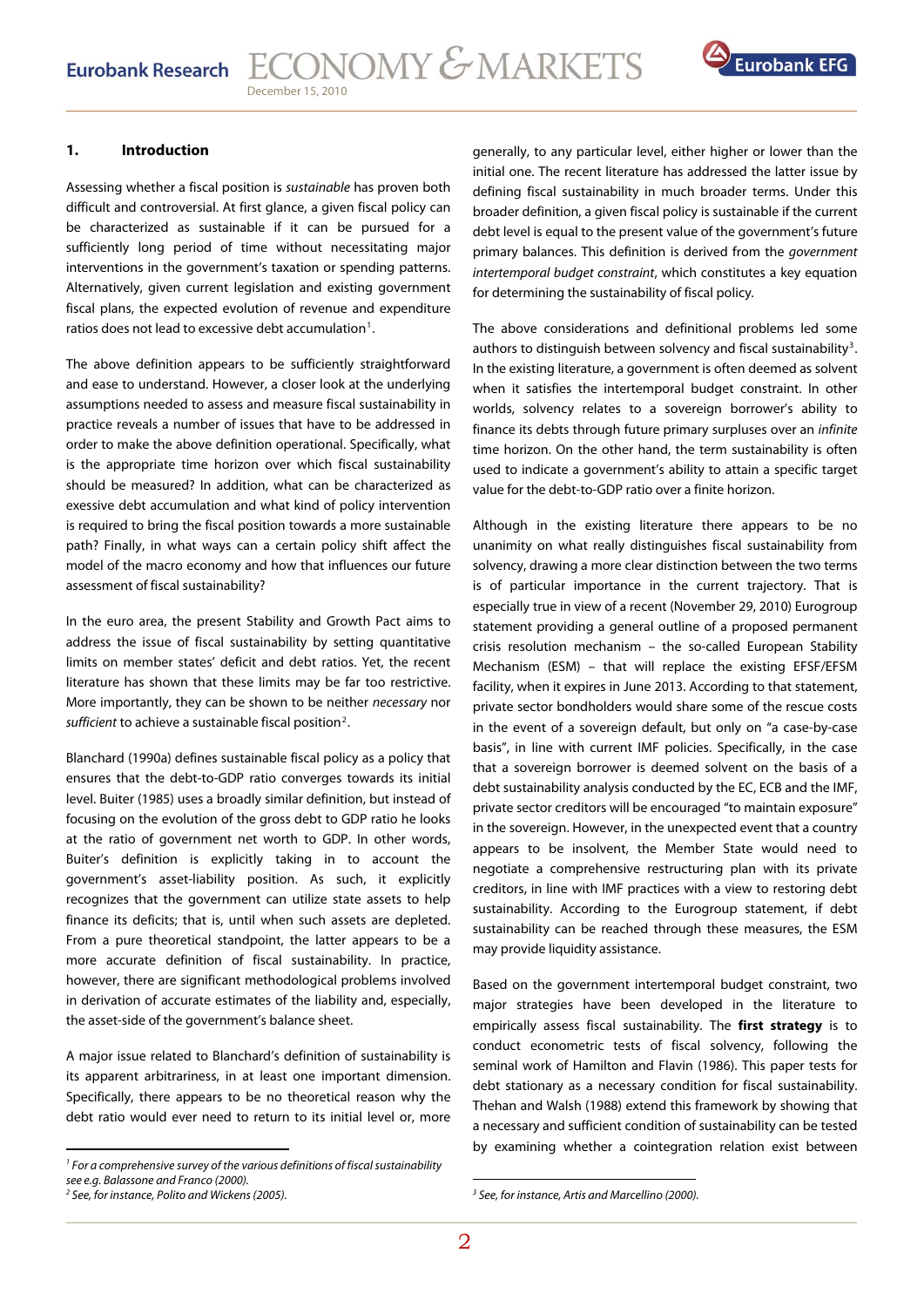

current debt and future primary balances. Bohn (1998) argues that the condition tested in Thehan and Walsh is necessary and sufficient only in the case that the cost of debt financing is constant. Specifically, the introduction of uncertainty on the cost of debt financing suggests that a sufficient condition for fiscal sustainability is the existence of a positive response of the primary surplus to the debt level in the government's fiscal policy reaction function. (For some additional analysis on the construction and use of these as well as a number of other well-known econometric tests of fiscal sustainability please read Section 2 of our Technical Appendix at the end of this document).

A major drawback in the use of econometric tests of fiscal solvency relates to the fact that these are backward-looking, in the sense that they are slow to respond to current fiscal conditions and expected policy changes, which themselves can cause structural breaks in the underlying data generating processes. To help address that drawback a **second strategy** for assessing fiscal solvency has been developed in the literature, which involves the use of a range of fiscal indicators, along the lines suggested by, among others, Buiter (1985, 1987) and Blanchard (1990).

In this study we assess the sustainability of Greece's fiscal position with the assistance of a number of quantitative indicators, the calculation of which incorporates the latest European Commission /European Central Bank /International Monetary Fund forecasts for the evolution of the country's key macroeconomic variables. The calculated values for our primary gap and tax gap indicators for Greece over a range of time horizons and target levels for the debt to GDP ratio suggest that the country will need to generate positive and significant primary surpluses over a number of years in order to facilitate a sustained de-escalation of its debt burden. Indicatively, if the domestic environment were to evolve in line with the assumed underlying macroeconomic forecasts (and Greece managed to restore market assess after the expiration of the present EU/IMF lending programme), a annual primary surplus of ca 4.9% of GDP would be required to reduce the debt to GDP ratio towards 80% by 2030. A 60% target for the debt ratio over the same horizon would require an even greater adjustment, in the form of annual primary surpluses of around 5.7% of GDP.

Such an adjustment would not only need a huge effort to reduce state expenditure and boost budgetary revenue on a lasting basis; it would also require a credible government commitment to aggressive and sustained fiscal consolidation, aiming to eventually restore state access to international credit markets and reduce borrowing costs. A swift restoration of positive and sustainable economic growth and a more ambitious program for the privatization of state assets would also be instrumental for stabilizing debt dynamics and improving investor confidence towards the country.

In those lines, the rigorous implementation of the present EC/ECB/IMF-monitored adjustment programme of fiscal consolidation and structural reforms aiming to boost competitiveness and medium-term potential growth is of primary importance for stabilizing Greece's fiscal position. That is especially true as policy inaction is not costly and a decision to postpone adjustment would involve (potentially significant) costs in the form of additional spending cuts and/or higher taxes that need to be implemented in the future so as to meet increased servicing costs resulting for a further accumulation of public debt. In the example specified above, if the adjustment effort were to start with a 10 years delay (i.e., in 2021), the required primary surpluses to ensure that the debt ratio takes the value of 80% of GDP or 60% of GDP in 2030 would be 1.5ppt of GDP and 2.5ppt of GDP higher relative a the baseline scenario, under which the adjustment effort starts in 2011.

From a more intertemporal perspective, the range of long-term forecasts for GDP growth and interest rates utilized in our study suggest that the fiscal position would need to generate positive and significant primary surpluses in the area of 2% of GDP to 4% of GDP in order to facilitate fulfillment of the government budget constraint over an infinite horizon and improve perceptions over long-run sovereign solvency.

The rest of the present paper is structured as follows: Section 2 provides a formal derivation of the government intertemporal budget constraint, which is the key accounting identity utilized in the construction of a number of econometric tests and quantitative indicators for assessing fiscal sustainability. Section 3 provides a formal derivation of and additional analysis on two of the most frequently used sustainability indicators appearing in the literature; namely, the primary gap and the tax gap. Section 4 discusses the use of these two indicators in practice. Section 5 provides an assessment of the sustainability of Greece's fiscal accounts. Section 6 concludes.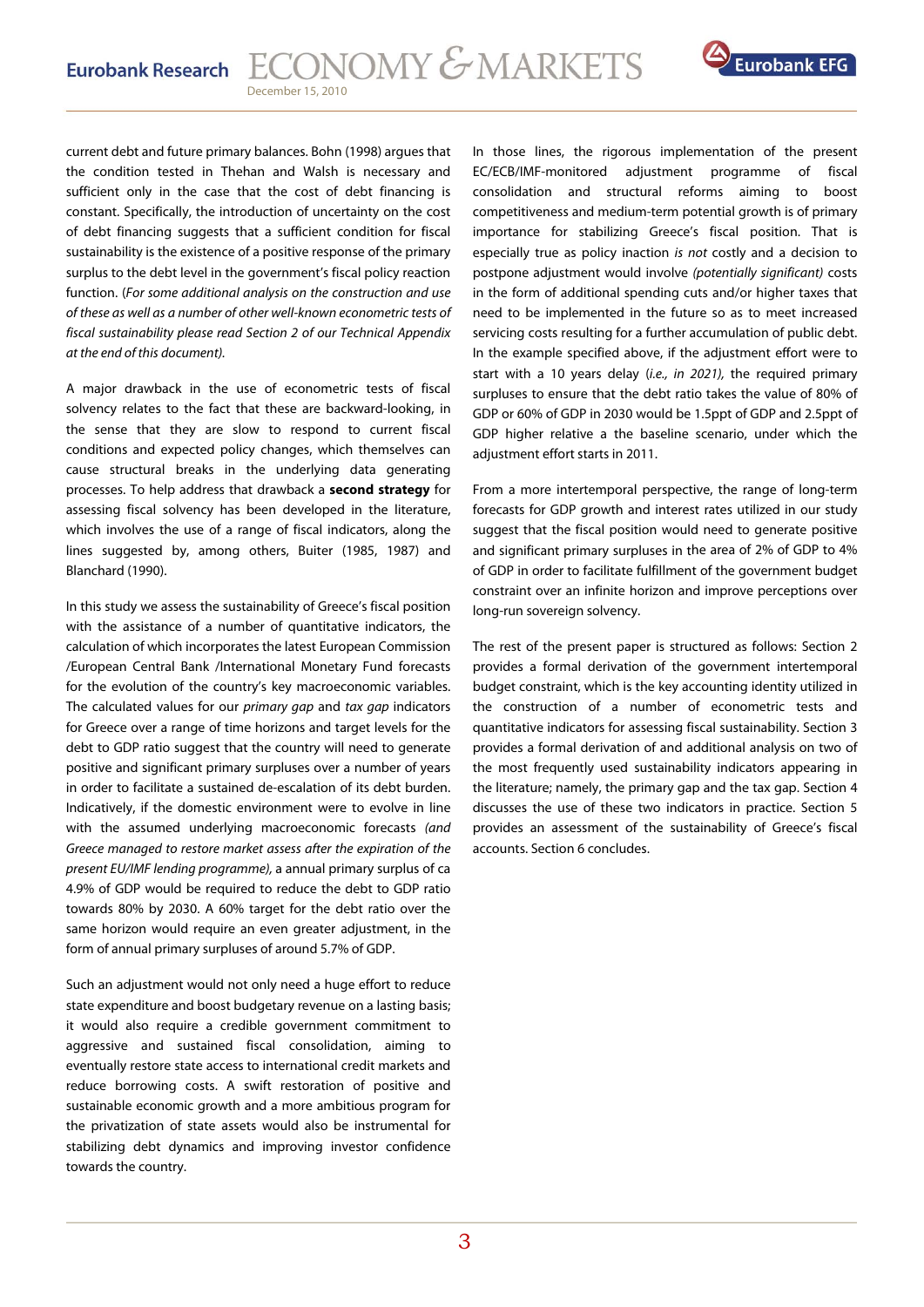

### **2. The government intertemporal budget constraint**

Neglecting stock-flow adjustments, the following simple relationship describes the government's nominal budget constraint:

$$
P_{t} \times g_{t} + (1 + R_{t}) \times B_{t-1} = B_{t} + \Delta M_{t} + P_{t} \times T_{t}
$$
  
(1)

where the subscript t denotes time,  $P_t$  is the general price level in period t,  $q_t$  is real government expenditure including real transfers to households,  $R_t$  is the average interest rate on government bonds issued at the end of period t-1,  $B_t$  is nominal value of government bonds issued at the end of period t-1,  $T_t$  is total real taxes and  $M_t$  is the stock of nominal, non-interest bearing money in circulation supplied by the central bank at the start of the period t. Note that the left-hand side of equation (1) is total nominal government outlays in period t, while the righthand side represents total nominal receipts (from taxes and seigniorage revenues) plus new government borrowing in period t.

Applying some simple algebraic manipulations to (1) we get the following equation:

$$
\frac{b_t}{y_t} = (1 + \lambda_t) \times \frac{b_{t-1}}{y_{t-1}} + \frac{pb_t}{y_t}
$$
 (2)

real GDP (in constant prices) in period t and  $\mathcal{)}$ where  $b_t$  is the real stock of government debt in period t (i.e.,  $B_t/P_t$ , for  $P_t$  denoting the general price level in period t), pb<sub>t</sub> is the real primary balance (i.e., the overall government balance minus interest costs divided by the general price level) in period t,  $y_t$  is the  $(1 + R_{i})$  $[(1+\pi_t)\times(1+\gamma_t)]$  $1 + \lambda_i = \frac{(1 + R_i)}{\Gamma(1 - 1) \cdot (1 + k_i)}$ , with  $\frac{t}{(1+\pi_t)}\times(1+\gamma_t)$ , with  $\pi_t$  denoting the inflation

rate and  $\gamma$ , the real GDP growth rate in period t. The latter equation implies the following approximation:

 $\lambda$ <sub>r</sub>  $=$   $R$ <sub>r</sub>  $\pi$ <sub>r</sub>  $\gamma$ <sub>r</sub> i.e., the real interest rate adjusted for economic growth.

GDP ratio does not explode if the ratio of the primary balance to GDP does not become unboundedly large over time. Equation (2) is key for determining fiscal policy sustainability. It effectively implies that the current fiscal stance is sustainable if the debt-to-GDP ratio remains finite and financial markets are willing to hold the ensuing debt level. Furthermore, the debt to

(A detailed derivation of equation  $(2)$  is provided in Section 1 of the Technical Appendix at the end of this document).

### **3. Indicators of fiscal sustainability**

Equation (2) defining the government intertemporal budget constraint is the main building block for the construction of a range of fiscal sustainability indicators. Such indicators need to provide clear and comprehensive signals as to whether current policies appear to be leading to excessive debt accumulation. They must also indicate the size of the adjustment that needs to be undertaken in order to bring the fiscal position to a sustainable path.

The most frequently used sustainability indicators appearing in the literature are the *primary gap* and the tax gap. In order to construct these two indicators, we first estimate the sustainable level of the key variable of interest e.g. the sustainable primary balance to GDP or the sustainable tax to GDP ratio. The sustainable level of the fiscal variable of interest is such that it prevents the debt to GDP ratio from exploding over time. Furthermore, its calculation is governed by the key condition of sustainability i.e., the so-called non-Ponzi game or transversality condition, which effectively states that the present discounted value of the debt ratio from a very distant time in the future is equal to zero. In mathematical terms, the non-Ponzi game condition is expressed as follows:

$$
lim [b_{\tau} \times (1 + \lambda)^{-\tau}] = 0 \text{ for } \tau \to \infty
$$

where, as discussed earlier,  $\lambda = R - \pi - \gamma$ , with the equation holding in approximate terms and  $\lambda$  assumed constant.

Assuming next that the above condition of sustainability holds, it can be shown that the sustainable primary balance,  $pb^*$ , can be expressed as follows:

$$
pb^* = -b_0 \times \left(\frac{\lambda}{1+\gamma}\right); \text{ or ignoring } 1+\gamma: pb^* = -b_0 \times \lambda
$$

for  $b_0$  denoting the initial debt to GDP ratio (t = 0)

As such, for  $pb<sub>t</sub>$  signifying the primary balance to GDP ratio in period t, the following identity gives the key equation for the primary gap:

### **Equation for the primary gap indicator:**

$$
Primary\_Gap_t = pb^* - pb_t = -b_0 \times \lambda - pb_t
$$

In calculating the primary gap, one needs to know the current value of the primary balance-to-GDP ratio and to also use longterm forecasts for the average values of the effective interest rate, inflation and the rate of growth of real GDP in order to calculate the sustainable primary balance, pd\*.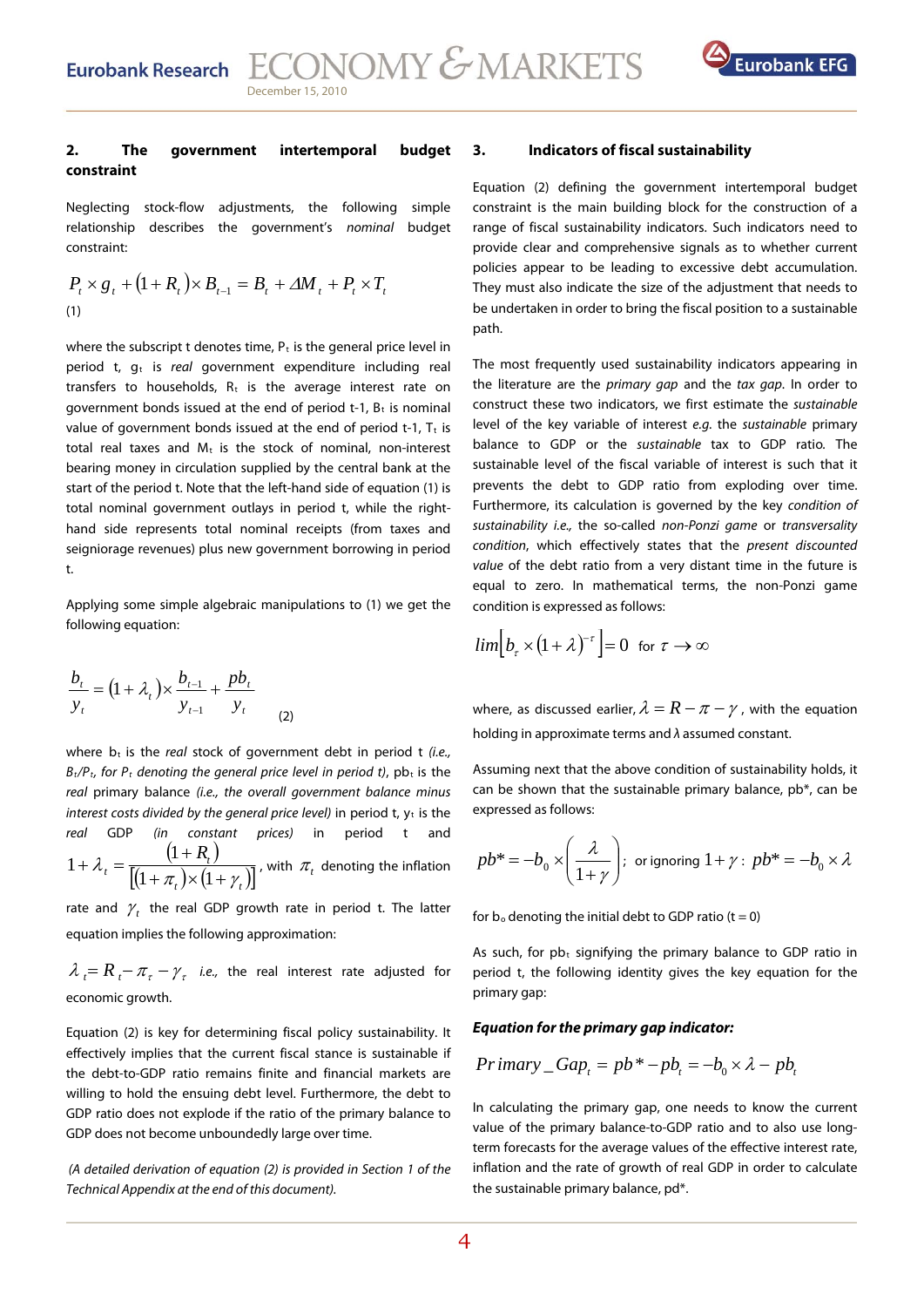

Now, if the primary gap is found to be negative ( $pb^*$  -  $pb_t$  < 0), in other words, if the current primary deficit ratio is higher than the sustainable primary deficit ratio, then the debt-to-GDP ratio will rise without any limits and the current fiscal policy will be unsustainable. The latter suggests that the sustainable primary balance (pb\*) can be also seen as an appropriate policy target, guiding the government towards a sustainable fiscal position, with the corresponding primary gap measuring the magnitude of the required adjustment.

In a similar way, the tax gap indicator is calculated as the difference between the sustainable tax to GDP ratio and the current tax ratio.

### **Equation for the tax gap indicator:**

$$
Tax\_Gap_t = T^* - T_t
$$

where  $T^*$  denotes the *sustainable* tax ratio that satisfies the condition of sustainability (i.e., the non-Ponzi game condition) and  $T<sub>t</sub>$  is the current tax ratio.

### (Formal algebraic derivations of pb\* and T\* are provided in Section 3 or our Technical Appendix at the end of the document).

Now, if the tax gap indicator in period t is positive (i.e., the current tax ratio is lower than the sustainable tax ratio), then fiscal policy will need to be adjusted in order to prevent exessive debt accumulation. This can be done by increasing taxes and/or reducing expenditure so as the ensure fulfillment of government's intertemporal budget constraint, with the size of the required adjustment being given by the value of the tax gap indicator.

It needs to be emphasized that both the primary gap and the tax gap have been calculated over an infinite time horizon. This effectively requires long-term forecasts for real GDP growth, inflation and interest rates. For the calculation of the tax gap, it also requires long-term projections (i.e., over an infinite time horizon) for the evolution of government revenues and expenditures. As such, it is usually more convenient in practice to limit the estimation of the gap indicators to finite horizons.

Calculation of the primary gap and tax gap indicators over a finite horizon is based again on equation (2), which depicts the government intertemporal budget constraint. Starting from that equation and applying some algebraic manipulations we get the corresponding values for the sustainable primary balance, pd\*, or the sustainable tax ratio, Τ\*, required to ensure that the debt ratio reaches the value of  $b<sub>τ</sub>$  in period τ. Again, the corresponding primary gap and tax gap indicators are calculated as follows:

$$
Primary\_Gap_t = pb^* - pb_t
$$

$$
Tax\_Gap_t = T^* - T_t
$$

(Formal derivations of pd\* and  $T^*$  for a finite horizon are provided in Section 3 or our Technical Appendix at the end of the document).

It is important to note that the calculation of finite-horizon gap indicators of fiscal sustainability requires a choice for the values of the targeted debt ratio ( $b_τ$ ) and the time horizon τ. Theses choices can only be arbitrary, while the calculated values for the sustainable primary balance and tax ratios do not necessarily satisfy the intertemporal budget constraint over an infinite horizon. Blanchard (1990a) proposes three indictors of fiscal sustainability that correspond to three different time horizons, namely 1 year, 3-5 years and 30-50 years. These indicators correspond to primary and tax gaps that need to be bridged in order to ensure that the debt ratio reached its initial value τ periods in the future  $(\tau = 1$  year, 3 years etc.).

In practice, policy makers often prefer to postpone adjustment, even if sustainability indicators point to an unsustainable fiscal position that threatens to result in a rapidly accumulating public debt burden. In certain cases, the temptation to postpone adjustment is reinforced by the potential economic and political costs such an adjustment entails, especially in the initial period following a policy shift towards fiscal austerity. However, it should be noted that the decision to postpone adjustment does involve (potentially significant) costs in the form of additional spending cuts and/or higher taxes that need to be implemented in the future so as to meet increased servicing costs resulting for a further accumulation of public debt.

### **4. The use of fiscal sustainability indicators in practice**

Blanchard (1990b) was one of the first authors to systematically investigate fiscal sustainability for a number of OECD countries based on the use of a range of quantitative indictors including, among others, the short-, medium- and long-term tax gaps.

Starting in 2001, the OECD has been also publishing a comprehensive analysis on the long-term sustainability of public finances for member countries based on national models using broadly homogenous sets of assumptions about macroeconomic and demographic developments. The study covers a wide range of age- and demographic-related costs, including pension expenditure, health care costs, child-related programs and education. Long-term sustainability in the OECD 2001 study is evaluated on the basis of the primary balance needed to ensure observance of a predetermined debt ratio target by the end of the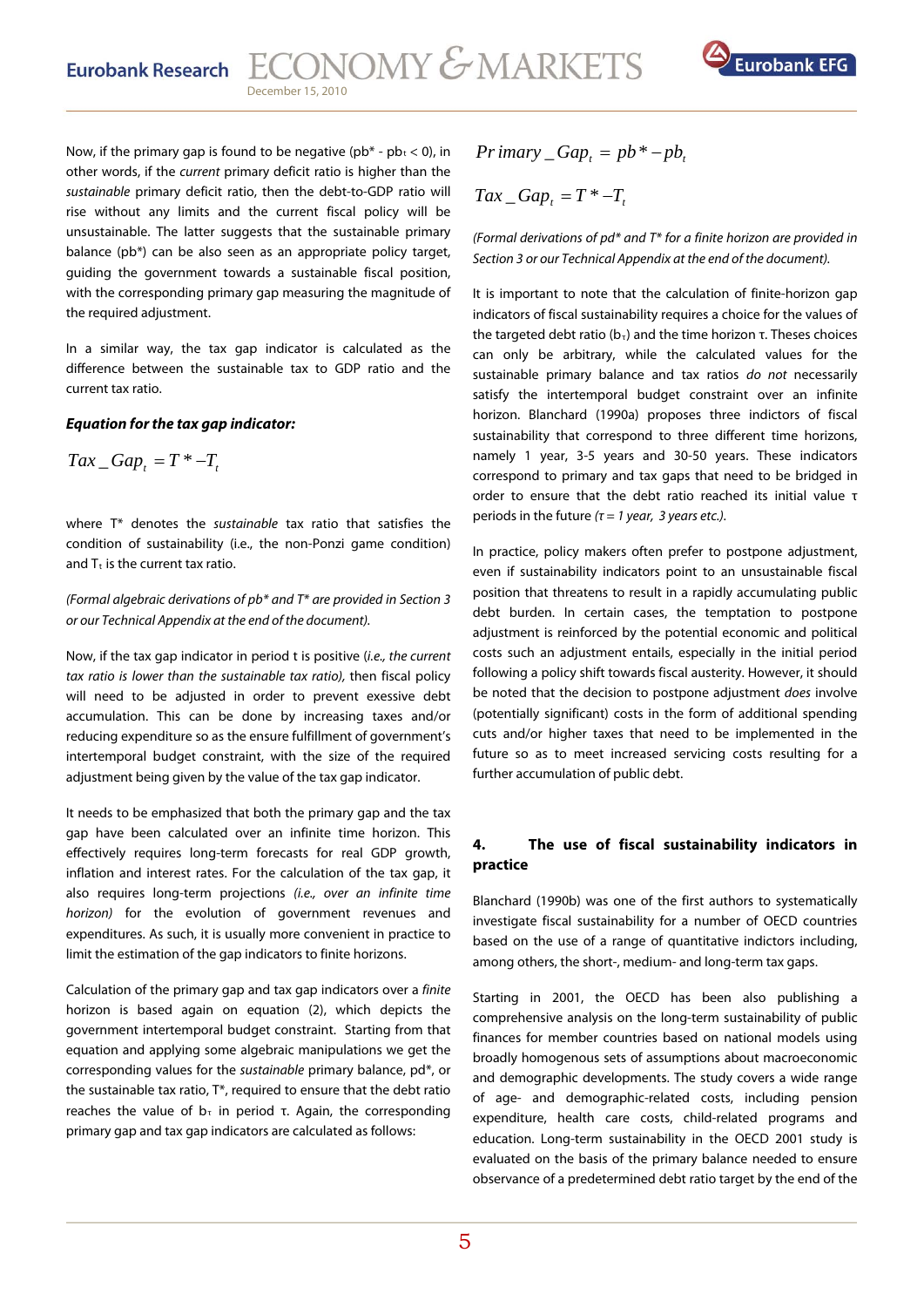

forecasting period. Two terminal debt targets were employed in the aforementioned study; specifically: a) the debt ratio target converges to its initial level by 2050 and b) the debt ratio goes to zero by 2050.

In recent years, the European Commission (EC) has been regularly reporting comprehensive analysis and evaluation of the long-term sustainability of its member states<sup>[4](#page-5-0)</sup>. The EC assesses fiscal sustainability with the assistance of a number of quantitative indicators that utilize information from long-term budgetary projections calculated on the basis of commonly agreed methodology and underlying assumptions.

Specifically, the formulas calculating these quantitative indicators include as inputs such variables as: **a)** the current level of gross government debt, **b)** the structural primary balance (i.e., the cyclically-adjusted primary balance net of one-off transactions) and **c)** any additional costs related to population ageing. The EC calculates and reports the values of two indicators of fiscal sustainability, with each one of them estimated over both a finite version and an infinite version of the government budget constraint.

The so-called **S1 indicator** measures the required adjustment in the structural primary balance aiming to ensure that the debt-to-GDP ratio reaches 60% of GDP in 2060. The indicator incorporates projected ageing-relating expenditure over the corresponding period.

The **S2 indicator** shows the adjustment to the structural primary balance required to fulfill the infinite-horizon intertemporal

budget constraint, including paying for any additional expenditure arising from an ageing population.

In line with the EC definitions, the S1 and S2 indicators are calculated as follows:

**S1 = IBP + DR + LTC** 

### **S2 = IBP + LTC**

Where **IBP** represents the required adjustment in the structural primary balance, given the initial budgetary position (IBP). Specifically, the IBP component in the formulas above calculated as the difference (gap) between the initial (i.e., current) structural primary balance and the structural primary balance that is required to stabilize the debt ratio at its initial level by 2060 (S1 indicators) or over an infinite time horizon (S2 indicator). Note that the structural primary balance corresponds to the

government overall fiscal balance (surplus or deficit) adjusted for the effect of the business cycle and any temporary (one-off) expenditure or revenue measures. In its regular spring and autumn Forecasts, the EC regularly publishes estimates/forecasts for member state structural balances.

The **DR** component of the S1 indicator represents the required adjustment to reach a debt ratio target of 60% of GDP in 2060. For countries with starting government gross debt in excess of 60% of GDP the DR component will be positive, reflecting the additional effort that needs to be undertaken in order to ensure that the debt ratio reaches the Treaty's reference value of 60% by 2060. On the other hand, for a current debt ratio below 60%, the DR indicator takes a negative value.

The **LTC** component of the above formulas shows the additional fiscal adjustment needed to finance higher public expenditure due to population ageing up to 2060 (S1 indicator) or over an infinite time horizon (S2 indicator). The size of the LTC component may vary significantly between the S1 and S2 indicators, depending on when the larger part of population ageing is expected to occur.

As a general assessment, it needs to be noted that deriving reliable estimates for IBP, DR and LTC components is a rather demanding exercise, potentially entailing large impressions. Among other considerations, that is especially as the 2008 global financial crisis and the ongoing sovereign debt crisis in the euro area have probably caused structural breaks in the data generating processes of key macroeconomic variables utilized as inputs in the above estimations. Furthermore, significant bank support schemes, introduced by EU governments since late 2008, have resulted to a large accumulation of contingent liabilities, implying the risk of a faster pace of increase in the debt ratio than implicit by the primary deficit.

### The paragraph below provides a brief summary of the result of the EC 2009 sustainability report:

The S1 indicator shows sustainability gaps of 5.4% of GDP and 4.8% of GDP for the EU-27 countries and the euro area, respectively. The corresponding sustainability gaps for the S2 indicator are 6.5% of GDP (EU-27) and 5.8% of GDP (euro area). The report also provides a decomposition of the S1 and S2 indicators into their constituent components. This decomposition offers important information about medium-term fiscal drivers and as such, it can be quite useful in designing the appropriate policy response aiming to reinstate fiscal sustainability. For instance, the LTC component contributes 3.5ppt and 2.4ppt to the S1 gap for the euro area. This effectively says that the projected increase in ageing-related costs is expected to have a pronounced impact on the sustainability of the fiscal position, even without accounting for the required adjustment as result of the initial

<span id="page-5-0"></span><sup>4</sup> Sustainability Report 2009, European Economy 9/2009.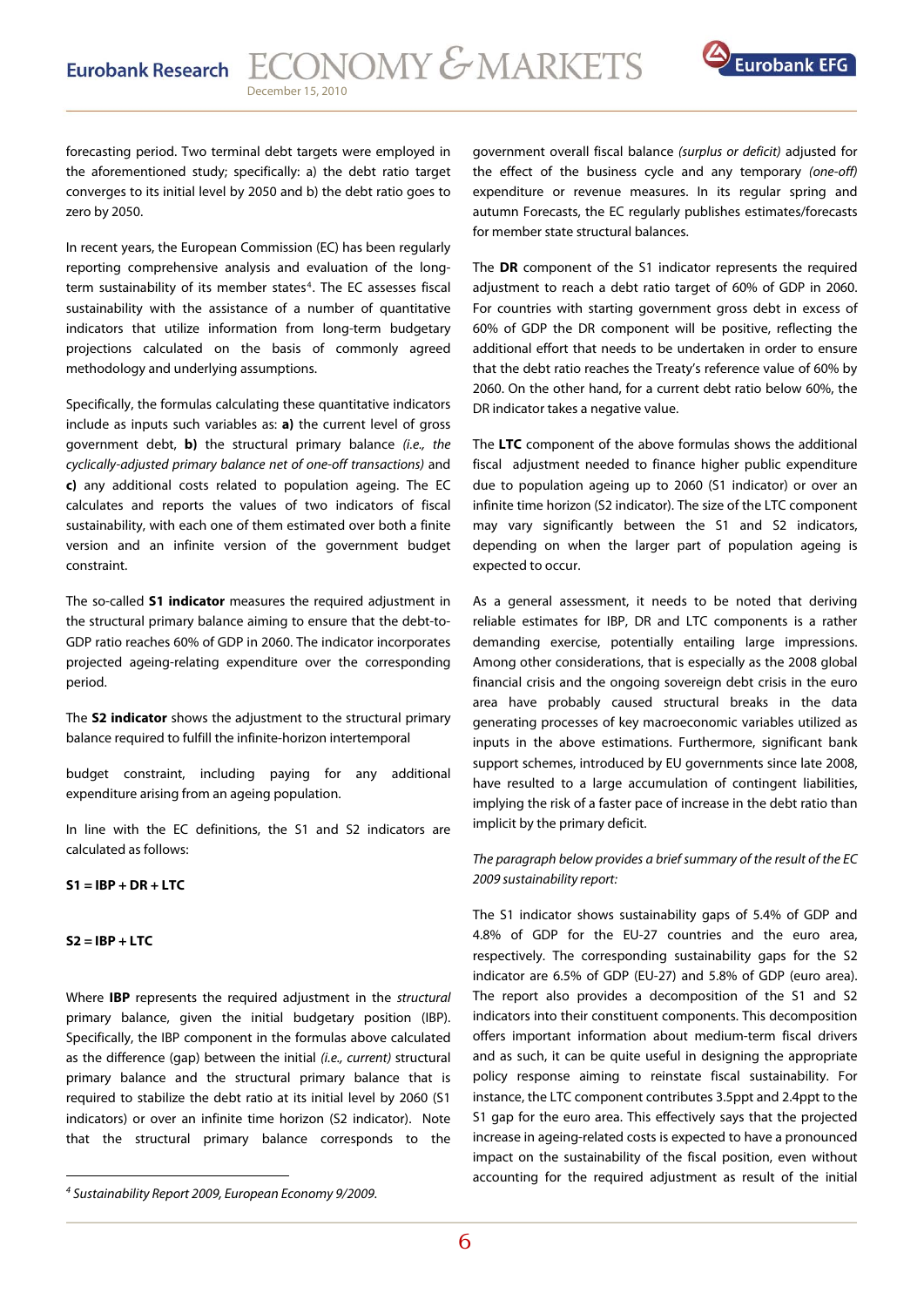

budgetary position. The latter, in turn, highlights the need for policy measures aiming to contain public pensions, health carerelated costs and other ageing-related spending.

### **5. Assessing the sustainability of Greece's fiscal accounts**

In this section we proceed with an empirical investigation of the sustainability of Greece's fiscal position. Our study takes into account a major policy shift towards multi-year fiscal austerity and structural reforms initiated in May 2010, following the country's agreement with the IMF and its euro area partners on a €110bn three-year lending programme. The present facility expires in May 2013 and consists of quarterly disbursements of loans under a €30bn Stand-By Arrangement with the Fund and an €80bn package of by-lateral loans provided by other EU16 Member States.

Disbursement of funds under the present assistance programme is subject to rigid quantitative targets and structural benchmarks specified in a Memodandum of Understanding (MoU) signed between Greece and its official lenders in May 2010. A revision of the MoU was conducted in September 2010, following the first programme review by the EC/ECB/IMF (from now on being referred to as the troika). A second revision to the MoU is expected by the end of 2010, following the completion of the second programme review in November 2010.

Under the existing loan agreement, Greece would need to repay each loan in eight equal installments over a period of 2 years, following an initial grace period of 3-3¼ years. However, Greece's Finance Ministry said in late November 2010 that a loan repayment extension was likely to be granted to the country upon approval of EU16 parliaments. That would come in return for a higher effective fixed interest rate cost of 5.8 percent, compared to 5.5 percent per annum applied at the time. According to the proposed extension, each loan tranche would need to be repaid over a 7-year period, following an initial grace period of 4 years.

In this section we assess the sustainability of Greece's fiscal position with the assistance of a number of short-, medium- and long-term fiscal sustainability indicators, the calculation of which incorporates the latest EC/ECB/IMF forecasts for the evolution of Greece's key macroeconomic variables. Specifically, based on the formulas derived in the prior two sections, we calculate primary gap and tax gap indicators for Greece, using various time horizons, τ, and target values for the debt-to-GDP ratio,  $b_{\tau}$ .

We assess fiscal sustainability over a short-term horizon of 1 year  $(\tau=1)$ , by calculating the respective fiscal gap and tax gap indicators implied by a terminal value for the debt-to-GDP ratio, which is equal to the ratio's estimated current value ( $b_{2011} = b_{2010}$ ).

For the calculation of our medium-term sustainability indicators we use  $τ=3$  years, 5 years and 10 years. For  $τ=3$  years and 5 years, we calculate the sustainable primary balances, which are required to ensure that the respective three-year-ahead and five-yearahead debt to GDP ratios reach the current value of the debt ratio  $(b_{2013}=b_{2010}$  and  $b_{2015} = b_{2010}$ , respectively). We repeat a similar exercise for τ=10 years, examining the case for a 100% terminal level of the debt to GDP ratio; namely  $b_{2020}=100\%$ . In line with the methodology presented in the prior sections, the respective fiscal gap and tax gap indicators are calculated by subtracting the sustainable levels of the corresponding fiscal variables from their current values. Note that the choice of a time horizon of  $\tau$ =10 years is made here with a view to compare our results with the base-line forecasts and sensitivity analysis on Greek debt dynamics provided by the EC/ECB/IMF staff reports under the existing stabilization programme.

For the calculation of our long-term sustainability indicators we consider the case for  $\tau$ =20years, with the corresponding primary gap indicators calculated for two terminal target values for the debt ratio, namely 80% of GDP and 60% of GDP. Again, each of these sustainability indicators is calculated as the difference between the sustainable level of the variable of interest and its current level. Furthermore, the terminal value of 60% for the debt ratio is to comply with the respective debt sustainability criterion of the Maastricht Treaty, while the 80% of GDP value is to bring the debt ratio close to the levels prevailing before the 2008 global financial crisis. Finally, we calculate our sustainability indicators over an infinite horizon by utilizing long-term forecasts for real GDP growth and interest rates.

Along with the derivation of our quantitative indications, we also estimate the cost of delaying fiscal adjustment by: a) 5 years in the case of our medium-term sustainability indicators and b) 10 years in the case of our long-term sustainability indicators. As we noted earlier, a decision to delay adjustment isn't costless; it does involve potentially-significant costs in the form of additional spending cuts and/or higher taxes that need to be implemented in the future so as to meet increased servicing costs resulting for a further accumulation of public debt.

A final issue that needs to be discussed before we formally present our empirical results is whether gross or net public debt should be considered when assessing fiscal sustainability. From a pure theoretical perspective, a formal study of fiscal sustainability should look at net debt, as the sale of state assets can be used to meet servicing costs on existing debt and to finance future deficits. However, the problem with this methodology relates to the difficultly in valuing state assets in practice. Generally speaking, the asset-side of the government balance sheet consists of marketable financial assets (e.g. deposits and shares in statecontrolled companies) as well as non-financial assets that may be either illiquid or non-negotiable (e.g. buildings, roads). Now, since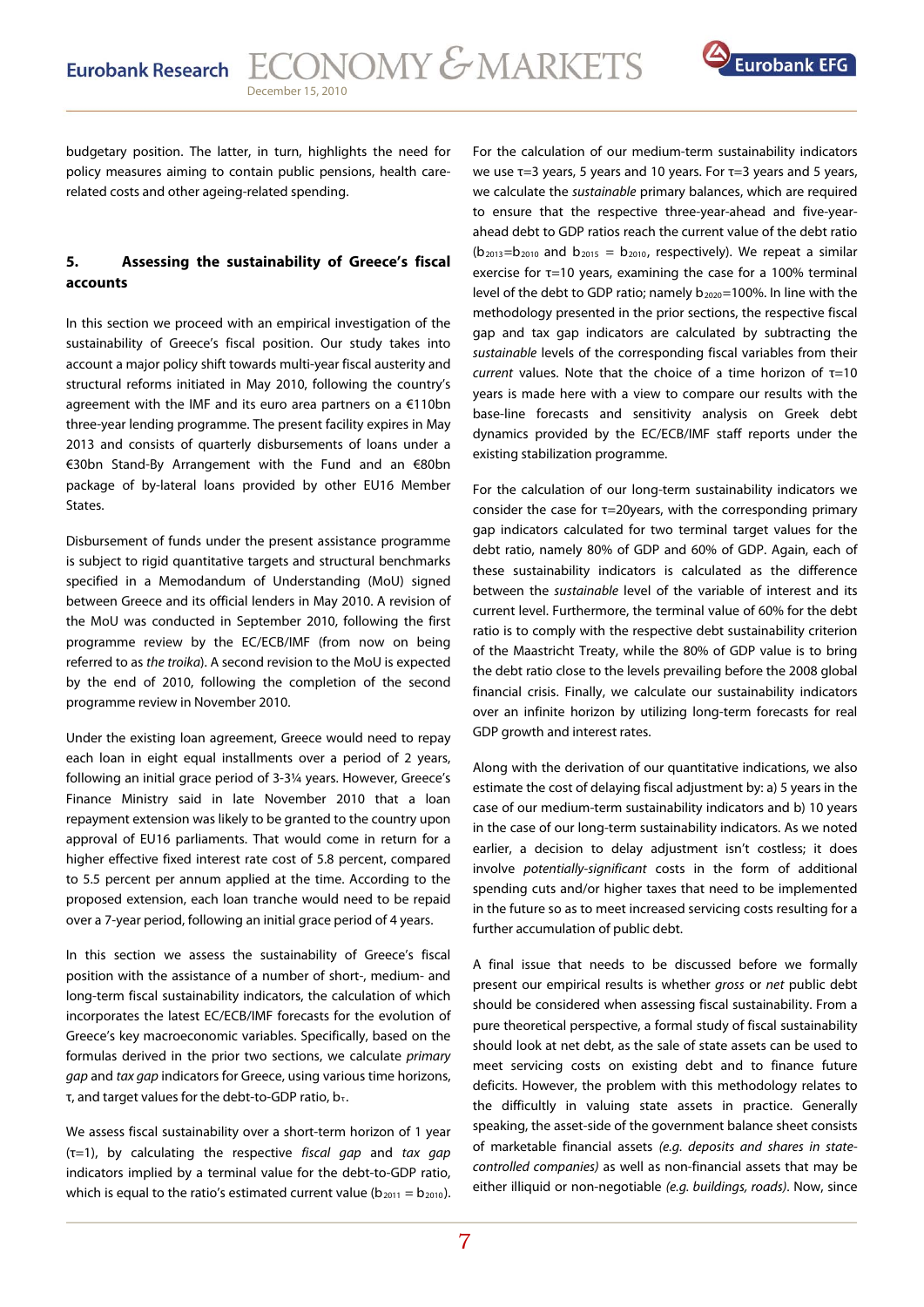

non-financial assets account for the greater part of government assets, inaccurate estimates of their total value may bias the calculated sustainability indicators quite considerably. For that reasons, we follow the practice adopted in a number of recent empirical studies of fiscal sustainability (including those provided by the European Commission) that look at consolidated general government gross debt. The latter definition only takes into account government assets so long as a state entity holds assets in the form of other state entities' debts and ignores all other financial and no-financial assets. In line with the above considerations, in the present study we look at general government consolidated gross debt.

### **Data**

The primary source of our data is the IMF's latest review of Greece's Stand-By Arrangement (IMF Country report No. 10/286; September 2010), which contains macroeconomic forecasts and sensitivity analysis on Greece's debt dynamics up to 2020. We also utilize data from the Greek 2011 budget plan and the European Commission's 2nd review of the Economic Adjustment Programme for Greece, which includes the most recent projections for the evolution of a range of macroeconomic and fiscal variables in the period 2010-2014 and also purports to take into accounts **a)** the future expected impact of the latest (November 2010) Eurostat revisions to Greece's past deficit and debt figures (see Appendix 2 at the end of this document) and **b)** a package of austerity measures included in the 2011 budget, which comes in addition to those already incorporated in the EC/ECB/IMF-agreed Memorandum of Understanding (see Appendix 3 at the end of this document). For the derivation of our long-term fiscal sustainability indicators we unitize data and long-term projections from the European Commission's latest sustainability report, which contains forecasts on such key macro variables as GDP growth and inflation as well as ageing-related expenditure in Greece up to 2060<sup>[5](#page-7-0)</sup>.

### **Short-term fiscal sustainability indicators for Greece**

Table 1 below shows the latest official forecasts for the evolution of a number of key macroeconomic and fiscal variables in the period 2010-2014. The source of the data is the 2011 budget plan (unveiled in November 2010) and the European Commission's 2nd review of Greece's economic adjustment programme (December 2010). Given the above forecasts and abstracting from stock-flow adjustments, we derive the **one-year tax gap** for the year 2011 by utilizing the respective formula for the calculation of the sustainable tax ratio, T\*, that is required to stabilize the debt ratio

at its initial value ( $b_{2011} = b_{2010}$ ). As we have discussed earlier, the corresponding tax gap indicator can be calculated as follows:

### $Tax\_Gap_{2011} = T^* - T_{2011}$

Based on the official projections for real GDP growth, real effective interest rates and government expenditure in 2011 (Table 1) we calculate T\* to be equal to ca 52.5% of GDP and the corresponding one-period tax gap to be to ca 9.9ppt of GDP (=52.5% - 42.6%). This effectively means that the government would need to increase revenues (or reduce spending) by a further 9.9ppt of GDP in 2011 so as to keep that year's debt ratio stable at around 141.2% of GDP. Note that the one-year tax gap should, by definition, be equal to the projected rise in the debt ratio. Table 1 shows that the projected rise in the debt ratio in 2011 is somewhat higher than 9.9ppt of GDP, but this is due to the inclusion of certain stock-flow adjustments. The primary gap indicator can be derived in the same way, by first calculating the sustainable primary balance to GDP ratio in 2011 (~9.3% of GDP).

#### **Table 1**

### **Greece's medium-term fiscal framework - Realizations and forecasts**

|                                                      | 2009    | 2010   | 2011   | 2012  | 2013  | 2014  |
|------------------------------------------------------|---------|--------|--------|-------|-------|-------|
| $g_t$<br>(general gytn primary expenditure<br>% GDP) | 47.9    | 43.1   | 43.4   | 41.8  | 40.8  | 39.5  |
| $\mathbf{T_t}$<br>(general gynt revenue % of GDP)    | 37.8    | 39.9   | 42.6   | 41.6  | 41.0  | 39.8  |
| $pb_t$<br>(primary deficit % of GDP)                 | $-10.1$ | $-3.2$ | $-0.8$ | 0.9   | 3.2   | 5.5   |
| $b_t$<br>(general gvnt consolidated debt to<br>GDP)  | 126.8   | 141.2  | 152.6  | 156.9 | 157.2 | 154.9 |
| y <sub>t</sub><br>(real GDP growth % YoY)            | $-2.4$  | $-4.2$ | $-3.0$ | 1.1   | 2.1   | 2.1   |
| $r_{t}$<br>(real interest rate %)                    | 3.8     | 1.8    | 3.3    | 4.8   | 4.6   | 4.5   |
| $\Pi_t$<br>(inflation % YoY- GDP deflator)           | 1.2     | 3.0    | 1.5    | 0.4   | 0.8   | 1.0   |

Source: 2011 budget; EC Dec. 2010; Author's calculations for  $b_t$  and  $r_t$  in 2012-2014

<span id="page-7-0"></span><sup>5</sup> Sustainability Report 2009, European Economy 9/2009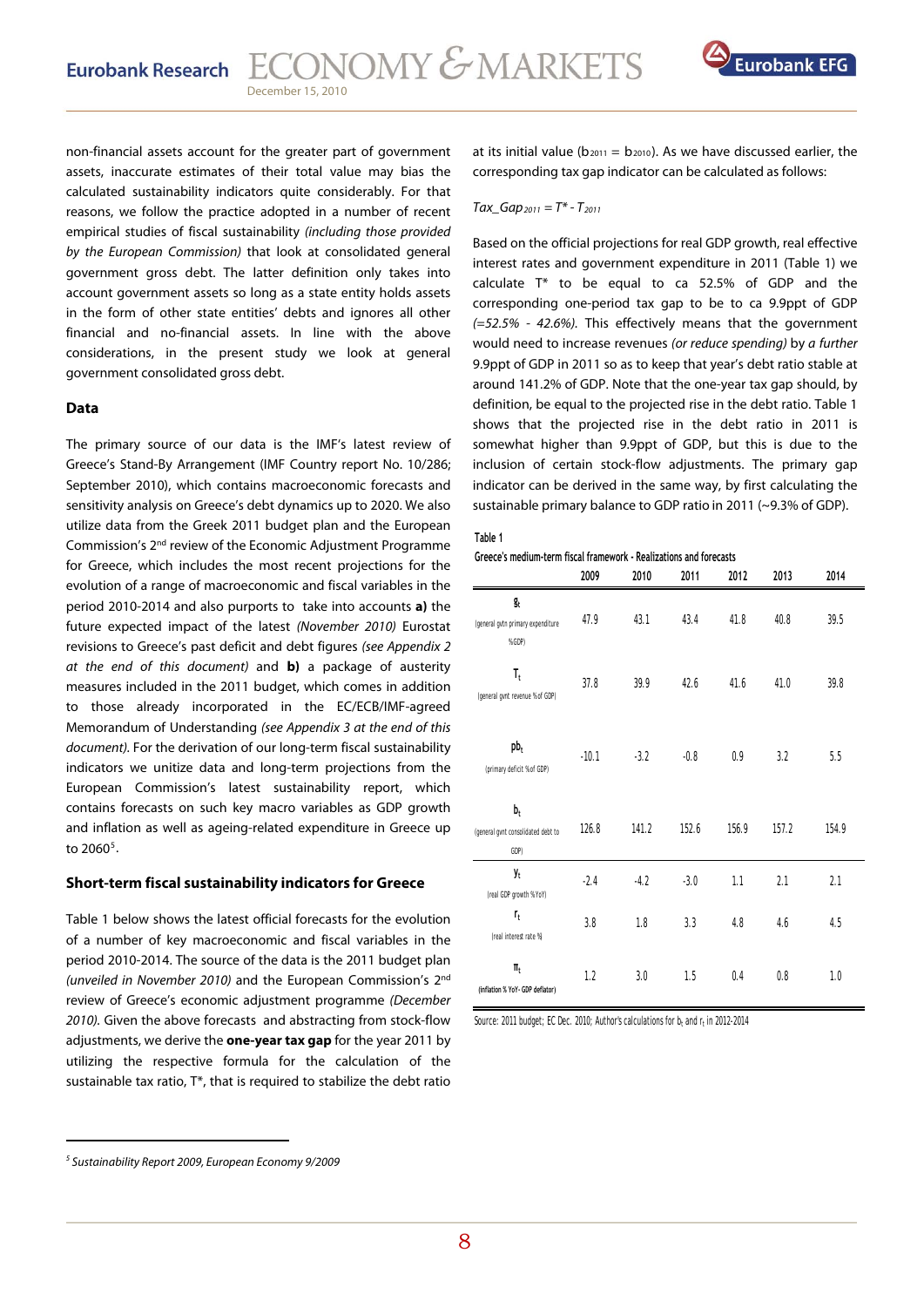

### **Medium-term fiscal sustainability indicators for Greece**

To investigate **fiscal sustainability over a 10-year horizon**, we focus on the primary gap indicator. The calculation of the latter does not require long-term projections of budgetary spending; it only necessitates the utilization of ten-year-ahead forecasts for real GDP growth and real interest rates. Table 2 below shows the forecasts series utilized in our study. The forecasts for the period 2011-2014 are the same with those presented in table 1. For the period 2015-2020, we utilize the latest real GDP growth and inflation forecasts envisaged in the baseline scenario of the EC/ECB/IMF stabilization programme for Greece (IMF Country report No. 10/286; September 2010). The series for real interest rates, primary balance-to-GDP and debt-to-GDP ratios constitute the Author's projections<sup>[6](#page-8-0)</sup>.

**Table 2**

**Greece's medium-term macro forecasts & evolution of debt under sustainable primary balance** 

|                                                                              | 2011   | 2012  | 2013  | 2014  | 2015  | 2016  | 2017  | 2018  | 2019  | 2020  |
|------------------------------------------------------------------------------|--------|-------|-------|-------|-------|-------|-------|-------|-------|-------|
| γt<br>(real GDP<br>growth % YoY)                                             | $-3.0$ | 1.1   | 2.1   | 2.1   | 2.7   | 2.7   | 2.7   | 3.1   | 3.2   | 3.3   |
| $\mathsf{r}$<br>(real interest<br>rate %)                                    | 3.3    | 4.8   | 4.6   | 4.5   | 4.4   | 4.1   | 4.2   | 4.0   | 4.0   | 3.7   |
| $\pi t$<br>(GDP deflator)                                                    | 1.5    | 0.4   | 0.8   | 1.0   | 1.1   | 1.4   | 1.2   | 1.4   | 1.5   | 1.6   |
| pdt<br>(primary<br>balance to GDP<br>projections)                            | $-0.8$ | 0.9   | 3.2   | 5.5   | 5.9   | 5.8   | 5.9   | 5.9   | 6.0   | 6.0   |
| bt (debt-to-GDP<br>projections)                                              | 152.6  | 156.9 | 157.2 | 154.9 | 151.0 | 146.7 | 142.3 | 137.0 | 131.6 | 125.6 |
| pb*<br>(sustainable<br>primary<br>balance)                                   | 6.5    | 6.5   | 6.5   | 6.5   | 6.5   | 6.5   | 6.5   | 6.5   | 6.5   | 6.5   |
| $b^*$<br>(implied debt<br>ratio)                                             | 143.3  | 141.5 | 137.9 | 134.1 | 129.2 | 123.8 | 118.5 | 112.4 | 106.0 | 100.0 |
| Primary gap<br>$(b_T = 100\%)$                                               | 7.4    | 5.6   | 3.4   | 1.0   | 0.6   | 0.7   | 0.6   | 0.6   | 0.5   | 0.5   |
| Source: 2011 budget, EC December 2010, MoU Sept 2010 & Author's calculations |        |       |       |       |       |       |       |       |       |       |

(\*) Note that our projections for the evolution of the debt ratio b, incoprorate stock-flow adjustments of 1.8ppt of GDP in 2011, 0.1ppt of GDP in 2012-. . .<br>2015 and 0 ppt of GDP thereafter. On the other hand, our calculation for b,\* excludes stock-flow adjustments; incorporating such adjustments would see the debt ratio falling to ca 102.5% of GDP in 2020

Note that some of these projections may deviate from those envisioned in the Sept 2010 IMF Country report as they account for a number of recent methodological changes in the calculation of Greece's general government fiscal accounts. Table 2 shows that the sustainable primary surplus is around 6.5-of-GDP[7](#page-8-1). The

latter is necessary to ensure that the debt ratio falls to 100% by the end of the reference period (i.e., by 2020), provided that all macroeconomic variables evolve as portrayed in the table above. Again, the primary gap in year t (for  $t = 2011$ , 2012....2020) is calculated as the difference between the sustainable primary balance (6.5% of GDP) and the projected primary balance for that year. The last line of Table 2 shows the calculated values for our primary gap indicators over the entire projection period 2011- 2020. An interesting question is how sensitive the above results are to our underlying forecasts for real GDP growth and the real interest rate. Table 3 below presents a sensitivity analysis for **a)** 1ppt higher (lower) average real GDP growth relative to the scenario portrayed in Table 2 and **b)** 1ppt higher (lower) average real interest rate relative to the scenario presented in Table 2.

| Table 3 - Sensitivity analysis |  |
|--------------------------------|--|
|                                |  |

|                               | <b>Baseline</b><br>(Table 3) | 1ppt higher GDP growth 1ppt lower GDP growth |              | 1ppt lower real interest<br>rate | 1ppt higher real<br>interest rate |
|-------------------------------|------------------------------|----------------------------------------------|--------------|----------------------------------|-----------------------------------|
|                               | 2011-20 avrg                 | 2011-20 avrg                                 | 2011-20 avrg | 2011-20 avrg                     | 2011-20 avrg                      |
|                               | 2,0                          | 3,0                                          | 1,0          | 2,0                              | 2,0                               |
|                               | 3.9                          | 3.9                                          | 3.9          | 2.9                              | 4.9                               |
| pb*                           | 6.5                          | 5.4                                          | 7.7          | 5.4                              |                                   |
| Source: Author's calculations |                              |                                              |              |                                  |                                   |

The table above indicates that higher real GDP growth (γ) by 1ppt per annum relative to the baseline scenario would reduce the annual primary surplus required to ensure that the debt ratio falls to 100% of GDP by ca 1.1ppts of GDP (=6.5ppts-5.4ppts). With 1ppt lower growth, the government would need to implement a greater effort (i.e., but generating an annual primary surplus of 7.7% of GDP) in order to reduce the debt ratio to 100% of GDP at the end of the forecasting horizon. Table 3 also shows the sustainable primary surpluses for real interest rates (r) that are higher (lower) by 1ppt per annum relative those calculated under the scenario of Table 2.



corresponding forecasting horizon. This calculation can be conducted by applying a simple iteration algorithm to solve equation (3a) in the Technical Appendix for  $pd<sub>t</sub>=pd<sup>*</sup>$ .

<u> Andrewski program i svjetski programati i svoji s objavlja u svoji s objavlja u središtu u središtu u središtu</u>

<span id="page-8-0"></span> $6$  The annual (nominal) effective interest rate on outstanding debt in year t can be approximately calculated as the ratio of the overall interest expense of year t to the overall debt stock of year t-1. The corresponding real rate series are calculated as the effective annual interest rates on the outstanding debt stock minus the forecasted inflation rates (here GDP deflation rates)

<span id="page-8-1"></span> $^7$  Note here that we utilize time-varying real GDP growth and real interest rate projections for the calculation of the sustainable primary balance over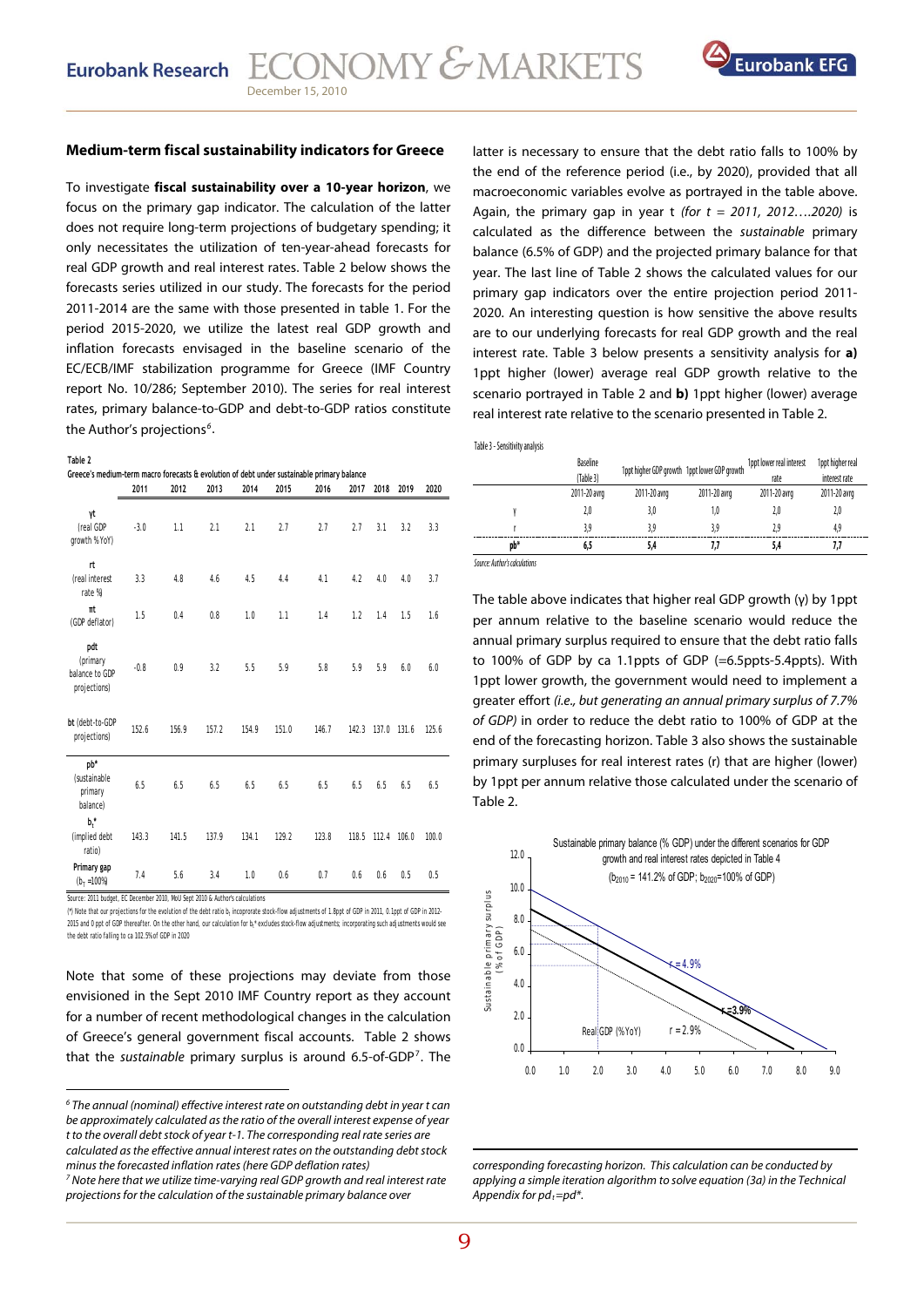

Another important issue worth highlighting here relates to the cost of delaying fiscal adjustment. As we have noted earlier in this document, policy inaction is not costless. In fact, the decision to postpone adjustment does involve (potentially significant) costs in the form of additional spending cuts and/or higher taxes that need to be implemented in the future so as to meet increased servicing costs resulting for a further accumulation of public debt. To help highlight the latter points let us assume again that the macro economy evolves according to our baseline scenario described in Table 2 and that the government postpones by 3 years (to 2014 from 2011 under the baseline scenario) the implementation of a new fiscal adjustment program aiming to reduce the debt ratio to 100% of GDP by 2020. Under the new program, annual primary surpluses equal to ca 9.7ppt of GDP would need to be generated in the period 2014-2020 so as to ensure that the debt ratio reaches the value of 100% of GDP in 2020. This effectively implies that if the fiscal effort to reduce the debt ratio to 100% by 2020 were to be postponed by 3 years, that would involve an incremental adjustment cost of around 3.2ppt of GDP per year (= 9.7ppt of GDP – 6.5ppt of GDP) in the form of a higher primary surplus required to attain the new targeted reduction in the debt ratio. The graph below offers a graphical depiction of the respective sustainable primary surpluses needed to ensure that  $b_{2020}$ =100% of GDP, assuming τ = 1 year and 2 years delay in the needed adjustment ( $pb* = 7.8$  of GDP for 1 year delay &  $pb^* = 8.8\%$  of GDP for 2 years delay).



It needs to be stressed here that the above sensitivity results are derived by applying a *partial* equilibrium analysis to the evolution of public debt. To understand the latter point, consider the case of a real effective rate on debt that is lower by 1ppt/annum relative to the baseline scenario presented in Table 2. Assume furthermore that this is solely the result of higher inflation expected to persist over the corresponding period. Higher inflation could, however, exacerbate the competitiveness problem facing the Greek economy, resulting in lower medium term economic growth due to a higher external deficit.

In a similar way with the analysis provided above we calculate the 3-year primary gap that signifies the additional fiscal effort that needs to be applied in order to ensure that the debt ratio three years from now reaches its present value ( $b_{2013} = b_{2010}$ ). We estimate the corresponding value for the sustainable primary balance (surplus) to be around 5.9ppt-of-GDP. In other words, under the assumption that the macroeconomic environment in 2011-2013 will evolve as portrayed in Table 2 the government will need to generate a primary surplus of ca 5.9% of GDP in order to reduce the debt ratio to 141.2% of GDP at the end of the projection horizon (i.e, in 2013). The calculations above imply that the one-period sustainability gap is significantly higher than the corresponding 3-year gap. This can be explained by the fact that the one-period tax gap completely ignores expected developments beyond 2011 (e.g. an expected resumption of positive GDP growth). Applying similar calculations to those presented above, we estimate that the sustainable primary surplus needed to reduce the 5-years-ahead debt ratio towards its current value (141.2% of GDP) is equal to 4.6% of GDP.

As a final note on this section, we provide a graphical representation of the evolution of Greece's public debt ratio. The baseline scenario depicted in the graph below corresponds to the debt ratio projections,  $b_t$ , of table 2. Two alternative scenarios are also presented for GDP growth in 2011-2020 that is higher (lower) by 1ppt/annum relative to the baseline. Finally, we portray the evolution of public debt under a scenario where the government manages to generate an annual primary surplus of 6.5%-of-GDP over the entire projection period. In the latter case, the debt ratio falls towards 100% of GDP by 2020.



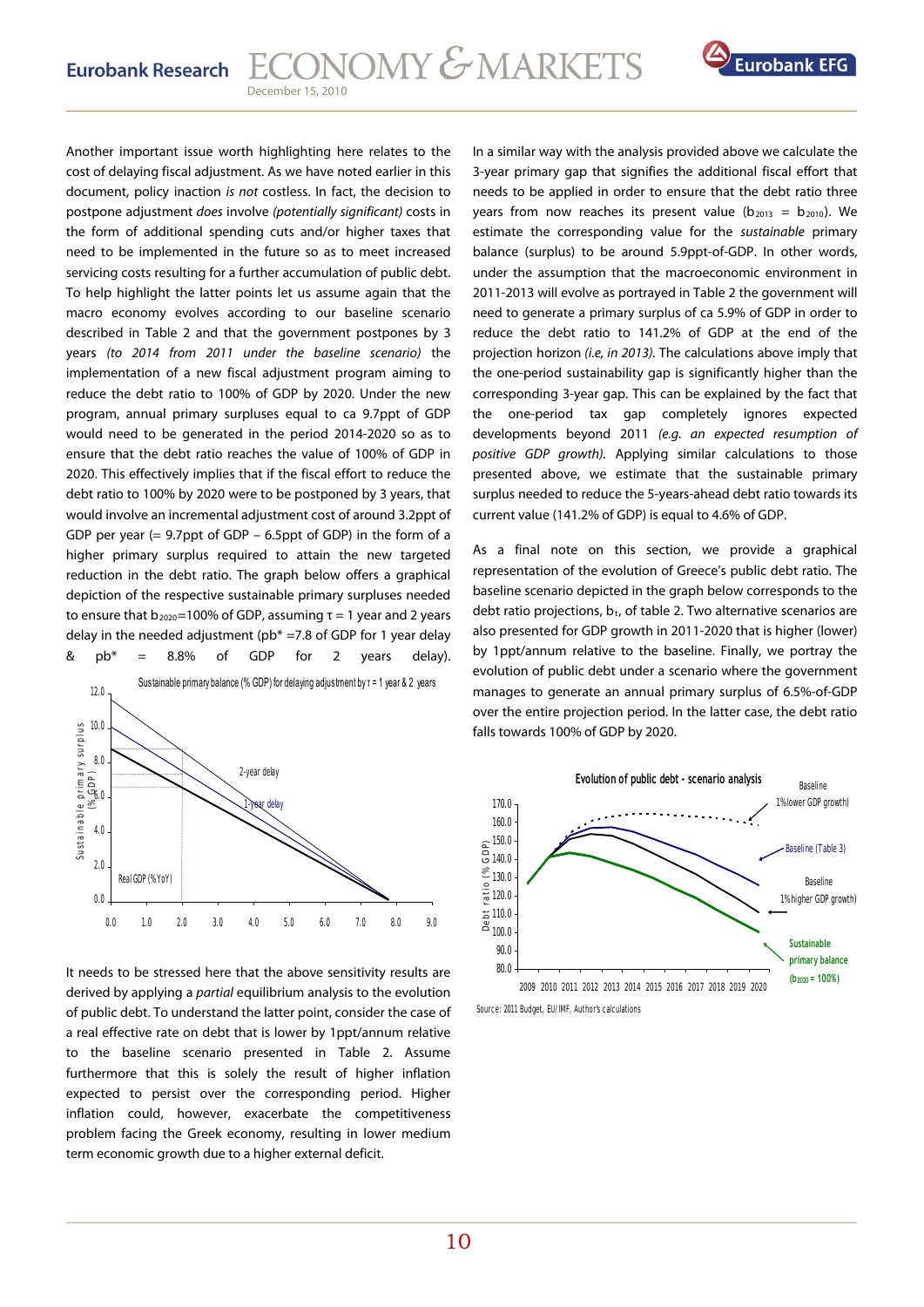

### **Long-term fiscal sustainability indicators for Greece**

To investigate fiscal sustainability over a time horizon of 20-years, we again focus on the primary gap indicator. The calculation of that indicator does not require long-term projections of budgetary spending. It only necessitates the utilization of longterm forecasts for real GDP growth and real interest rates. In our study we calculate the sustainable primary surpluses that are required to ensure that the debt-to-GDP ratio fall to 80% and 60%, respectively at the end of the forecasting horizon  $\tau$  ( $\tau$  = 2030).

Our long-term projections of economic growth in Greece are derived as follows:

For the period 2011-2020 we assume average annual real GDP growth of 2%, in line with the baseline scenario presented in Table 2. For the periods 2020-2030 we utilize the forecasts for Greek real GDP growth portrayed in the European Commission's Sustainability Report 2009 (see table below)<sup>[8](#page-10-0)</sup>.

|                              | 2007 |  | 2010 2015 2020 2025 2030 2040 2050 2060 |  |  | Change 2007-<br>2060 |
|------------------------------|------|--|-----------------------------------------|--|--|----------------------|
| Real potential<br>GDP growth | 35   |  | 2.0 2.7 2.9 1.8 1.3 1.0 1.2 1.4         |  |  | $-21$                |
|                              |      |  |                                         |  |  |                      |

Source: European Commission (Sustainability Report 2009)

 Our long-term forecasts for the real effective interest rate are somewhat more arbitrary. As a baseline scenario in our study we assume that the real effective interest rate on public debt falls by the end of the projection horizon (i.e., by 2030) towards its 2011 level.

Table 4 below shows our calculations for the sustainable primary balance required to ensure that the debt to GDP ratio reaches the values of 80% of GDP and 60% of GDP, respectively by the end of the projection horizon (2030). The table also shows how these calculations change with annual GDP rates that are 1pt higher (lower) relative to the assumed baseline scenario. The cost of delaying adjustment by 10 years is also calculated for each scenario under examination.

| Table 4                                   | Sustainable primary<br>surplus pb* (% of GDP) | Cost of delaying<br>adjustment by 10years<br>(ppt-of-GDP) |  |  |
|-------------------------------------------|-----------------------------------------------|-----------------------------------------------------------|--|--|
| Baseline ( $b_{2030}$ = 80%)              | 4.9%                                          | 1.5                                                       |  |  |
| Baseline +1% GDP $(b_{2030} = 80%)$       | 3.9%                                          | 1.4                                                       |  |  |
| Baseline -1% GDP ( $b_{2030}$ = 80%)      | 6.0%                                          | 1.5                                                       |  |  |
| Baseline ( $b_{2030}$ = 60%)              | 5.7%                                          | 2.5                                                       |  |  |
| Baseline +1% GDP $(b_{2030} = 60%)$       | 4.7%                                          | 2.6                                                       |  |  |
| Baseline -1% GDP ( $b_{2030}$ = 60%)<br>. | 6.7%                                          | 2.6                                                       |  |  |

Source: Author's calculations

The first line of Table 4 says that a sustainable primary surplus of around 4.9% of GDP is required to ensure that the debt ratio falls to 80% of GDP at the end of the projection horizon (2030). The respective cost of delaying adjustment is calculated at 1.5ppts of GDP. In other words, if the adjustment effort is started with a 10 years delay (i.e., in 2021 instead of 2011 as in our baseline scenario), the required primary surplus to ensure that the debt ratio takes the value of 80% of GDP in 2030 is 6.4%-of-GDP  $(= 4.9 \text{ppt of GDP} +$ 1.5ppt of GDP) or 1.ppt of GDP higher relative to the baseline scenario, under which the adjustment effort starts in 2011.

To investigate next sustainability over an infinite horizon, we need to know the current primary balance and debt ratios and also make assumptions about the long-run forecasted values of real GDP growth and the real interest rate. In line with the above discussion, we utilize as an indicative baseline scenario – which, we consider to be relatively mild - envisioning average long-term real GDP growth rate (γ) of 2% along with a 3.5% average real interest rate on debt (r). Table 5 below shows the sustainable primary surplus and the corresponding primary gap that are necessary to satisfy the government intertemporal budget constraint over an infinite time horizon. The results of a sensitivity analysis for real GDP growth and real interest rates that are 1ppt higher (lower) relative to the baseline assumptions are also provided in the table below.

|--|--|

| Sustainable primary surpluses and primary gaps over an infinite time horizon |      |      |      |      |         |                                                                         |      |      |      |  |
|------------------------------------------------------------------------------|------|------|------|------|---------|-------------------------------------------------------------------------|------|------|------|--|
| γ/r                                                                          |      |      |      |      |         | 2.0/3.5 2.0/2.5 2.0/4.5 3.0/3.5 3.0/2.5 3.0/4.5 1.0/3.5 1.0/2.5 1.0/4.5 |      |      |      |  |
| Sustainable primary<br>surplus to GDP ratio<br>$(pb*)$                       | 2.1% | 0.7% | 3.5% | 0.7% | $-0.7%$ | 2.1%                                                                    | 3.5% | 2.1% | 4.9% |  |
| Primary gap in 2010<br>$(pb^* - pb_{2010})$<br>in ppt-of-GDP                 | 5.3% | 3.9% | 6.7% | 3.9% | 2.5%    | 5.3%                                                                    | 6.7% | 5.3% | 8.1% |  |
| .                                                                            |      |      |      |      |         |                                                                         |      |      |      |  |

Source: Author's calculations

<span id="page-10-0"></span> $^8$  A number of studies by international organizations assume that future labor productivity growth eventually converges to the average historical productivity growth of a technological leader (e.g. the US). These studies usually assume long-term equilibrium labor productivity growth of 1.5%- 1.75%. In the case of Greece, the latter assumption along with a broadly constant population structure would yield a long-term real GDP growth forecast of 1.5%-1.75%. The latter is not significantly different from the EC projections presented in latest Sustainability Report (see table).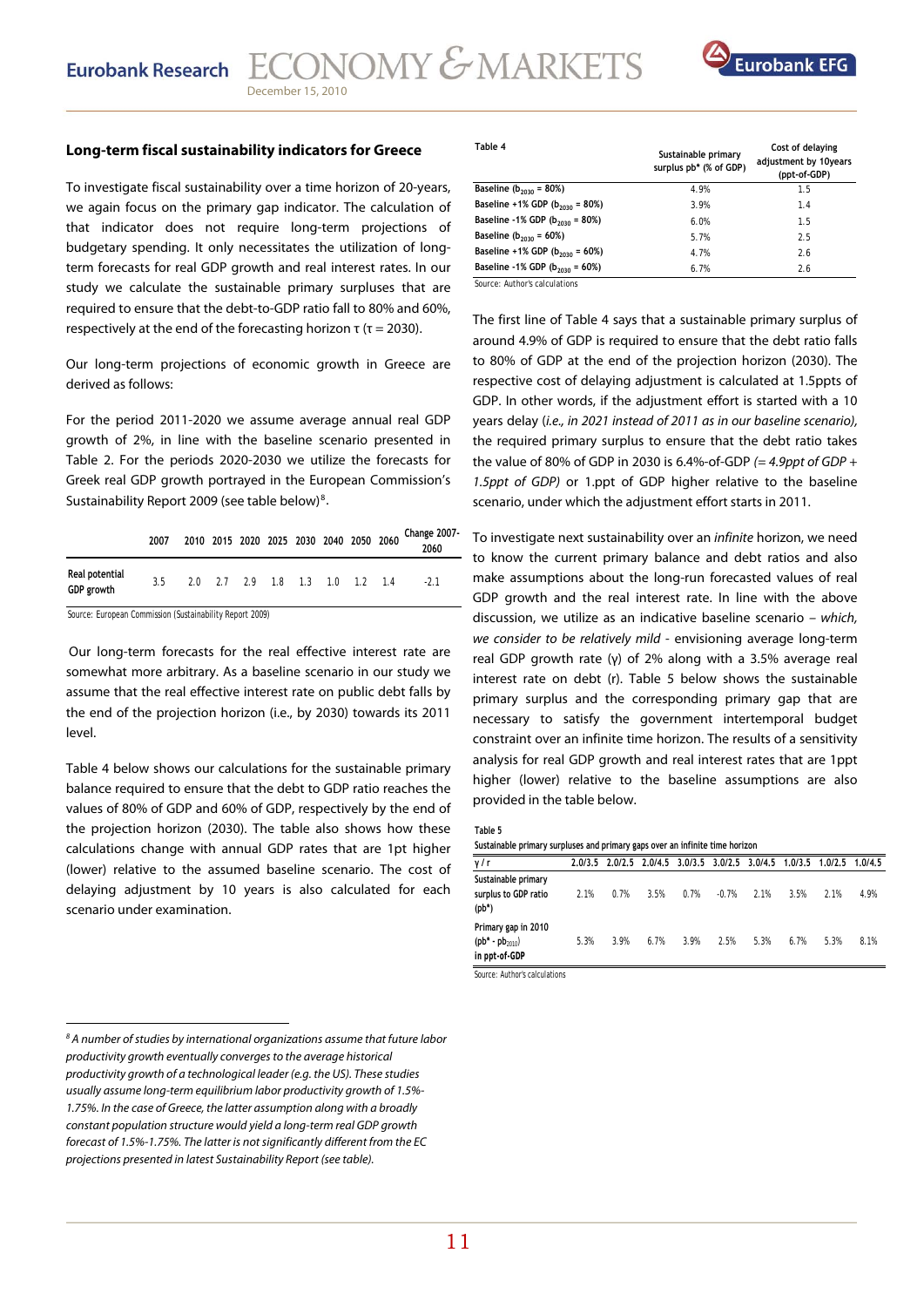

### **6. Assessment of our results and concluding remarks**

In this paper we assess the sustainability of Greece's fiscal policy with the assistance of a number of quantitative indicators, calculated over various time horizons and for different target values for the consolidated general government debt to GDP ratio. Our results are based on a *partial* equilibrium framework and thus, they should only be considered as indicative of the policy effort that needs to be made in order to facilitate a move towards a more sustainable fiscal position.

It needs to be emphasized that our estimates of the primary gap and tax gap indicators for Greece incorporate the most recent EC/ECB/IMF forecasts for the evolution of the country's main macroeconomic and fiscal variables in the period 2011-2020. They also take into account: **a)** the future expected impact of the latest (November 2010) Eurostat revisions to Greece's past deficit and debt figures and **b)** a package of austerity measures included in the 2011 budget, which comes in addition to those already included in the revised (September 2010) Memorandum of Understanding agreed with the troika .

Our results do not account for future privatization receipts and, more generally, potential government revenue via a better utilization of state assets. Moreover, they do not provide for a possible extension of the repayment period of the EU/IMF loans under the existing lending programme for Greece (see analysis above). Such an extension would help reduce debt servicing costs and facilitate the state's borrowing program over the next several years.

The implications of the calculated sustainability gaps over the range of finite horizons under review are, more or less, selfexplanatory. The country will need to generate positive and significant primary surpluses over a number of years in order to facilitate a sustained de-escalation of its public debt ratio. For instance, if the domestic macroeconomic environment were to evolve in line with the underlying macro forecasts assumed in Table 4 (and Greece managed to restore market assess after the expiration of the present EU/IMF lending programme), a annual primary surplus of ca 4.9% of GDP would be required to reduce the debt to GDP ratio towards 80% by 2030. A 60% target for the debt ratio over the same horizon would require an even greater adjustment, in the form of annual primary surpluses of around 5.7% of GDP.

Such an adjustment would not only need a huge effort to reduce state expenditure and boost budgetary revenue on a lasting basis; it would also require a credible government commitment to aggressive and sustained fiscal consolidation, aiming to eventually restore state access to international credit markets and reduce borrowing costs. A swift restoration of positive and

sustainable economic growth and a more ambitious program for the privatization of state assets would also be instrumental for stabilizing debt dynamics and improving investor confidence towards the country.

In those lines, the rigorous implementation of the present EC/ECB/IMF-monitored adjustment programme of fiscal consolidation and structural reforms aiming to boost competitiveness and medium-term potential growth is of primary importance for stabilizing Greece's fiscal position. That is especially true as policy inaction is not costly and a decision to postpone adjustment would involve (potentially significant) costs in the form of additional spending cuts and/or higher taxes that need to be implemented in the future so as to meet increased servicing costs resulting for a further accumulation of public debt. In the example specified above, if the adjustment effort were to start with a 10 years delay (i.e., in 2021), the required primary surpluses to ensure that the debt ratio takes the value of 80% of GDP or 60% of GDP in 2030 would be 1.5ppt of GDP and 2.5ppt of GDP higher relative a the baseline scenario, under which the adjustment effort starts in 2011.

From a more intertemporal perspective, the range of long-term forecasts for GDP growth and interest rates utilized in our study suggest that the fiscal position would need to generate positive and significant primary surpluses in the area of 2% of GDP to 4% of GDP in order to facilitate fulfillment of the government budget constraint over an infinite horizon and improve perceptions over long-run sovereign solvency.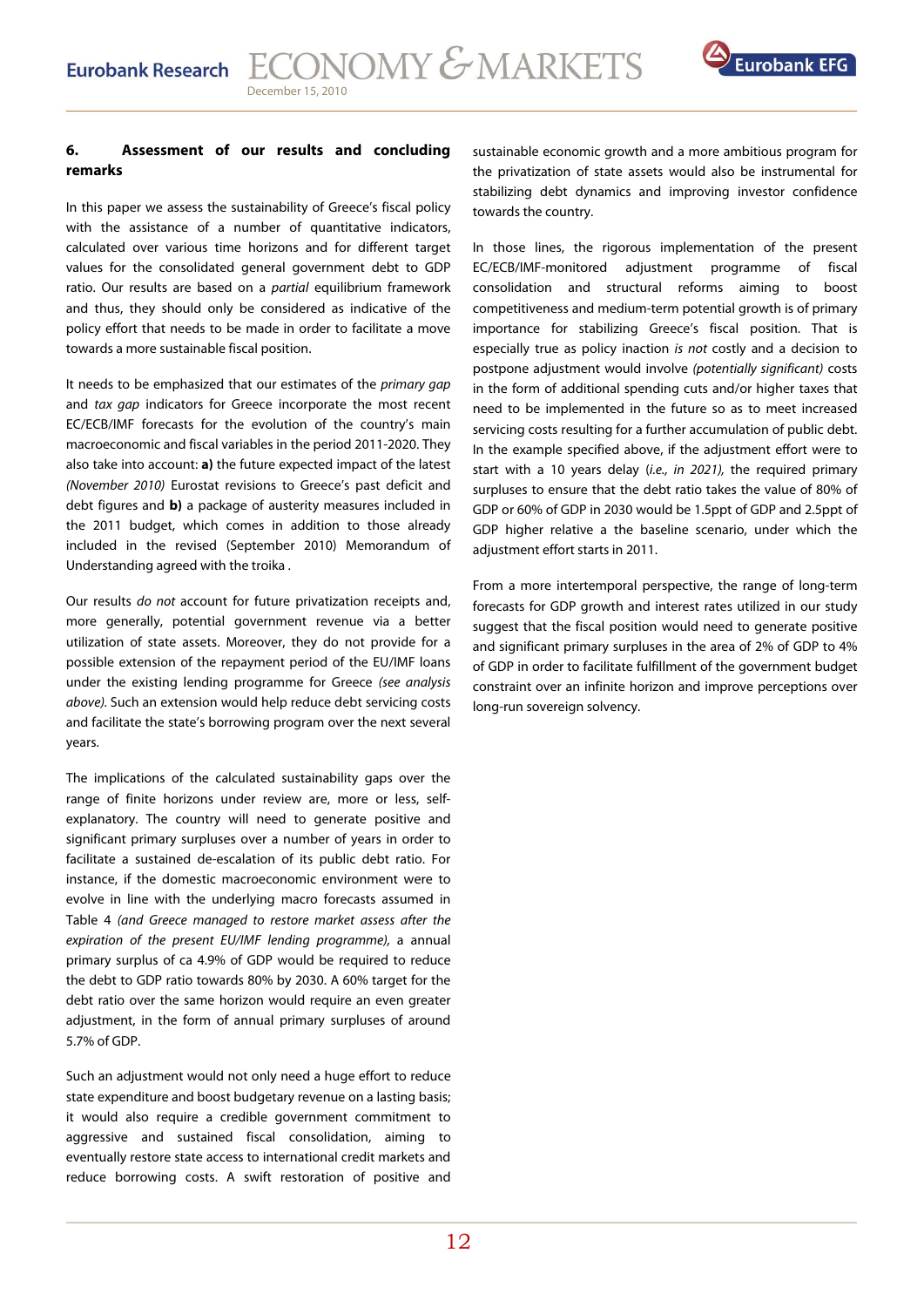### **Eurobank Research**



### **References**

Artis, M. and M. Marcellino (2000). 'The Solvency of Government Finances in Europe', Banca d'Italia.

Balassone, F. and D. Franco (2000). Assessing Fiscal Sustainability: A Review of Methods with a View to EMU, Banca d'Italia.

Blanchard, O., Chouraqui, J.-C., Hagemann, P.R. and Sartor, N. (1990). 'The sustainability of fiscal policy: new answers to an old question', OECD Economic Studies, Vol. 15.

Bohn, H. (1991) 'Budget Balance through Revenue or Spending Adjustments? Some Historical Evidence for the United States', Journal of Monetary Economics, Vol. 27, June 1991, 333-359.

Bohn, H. (1998). 'The Behavior of U.S. Public Debt and Deficits', The Quarterly Journal of

Economics, Vol. 113, pp. 949-963.

Bohn, H. (2005). 'The Sustainability of Fiscal Policy in the United States', CESifo WP No.

1446.

Buiter, W. H. (1985). 'Guide to Public Sector Debt and Deficits, Economic Policy: A European Forum.

Buiter, W. H. (2004). 'Fiscal Sustainability, Paper presented at the Egyptian Centre for Economic Studies in Cairo.

European Commission. 'Sustainability Report 2009'. European Economy 9/2009.

Hakkio, C. S. and Rush, M. (1991). 'Is the budget deficit too large?', Economic Inquiry, Vol.

29, pp. 429-45.

Hamilton, J. and Flavin, M. (1986). 'On the Limitations of Government Borrowing: A Framework for Empirical Testing', American Economic Review, Vol. 76, pp. 808-819.

International Monetary Fund (2002). 'Assessing Sustainability', International Monetary Fund, Washington, DC. http://www.imf.org/external/np/pdr/sus/2002/eng/052802.pdf.

OECD (2001). Fiscal Implications of Ageing: Projections of Age-related Spending, The Ad Hoc Working Group on the Fiscal Implications of Ageing, ECO/CPE/WP1(2001)1.

Trehan, B. and Walsh, C. (1988). 'Common Trends, The Government Budget Constraint, and

Revenue Smoothing', Journal of Economic Dynamics and Control, Vol. 12.

Trehan, B. and Walsh, C. (1991). 'Testing Intertemporal Budget Constraints: Theory and

Applications to U.S. Federal Budget and Current Account Deficits', Journal of Money, Credit and Banking, Vol. 23, pp. 210-223.

Uctum, M. and Wickens, M.R. (2000). 'Debt and deficit ceilings, and sustainability of fiscal

policies: an intertemporal analysis', Oxford Bulletin of Economics and Statistics, Vol. 62, 2, pp. 197-222.

Wilcox, D. W. (1989). 'The sustainability of government deficit: implications of the present value constraint', Journal of Money, Credit and Banking, Vol. 21, pp. 291-306.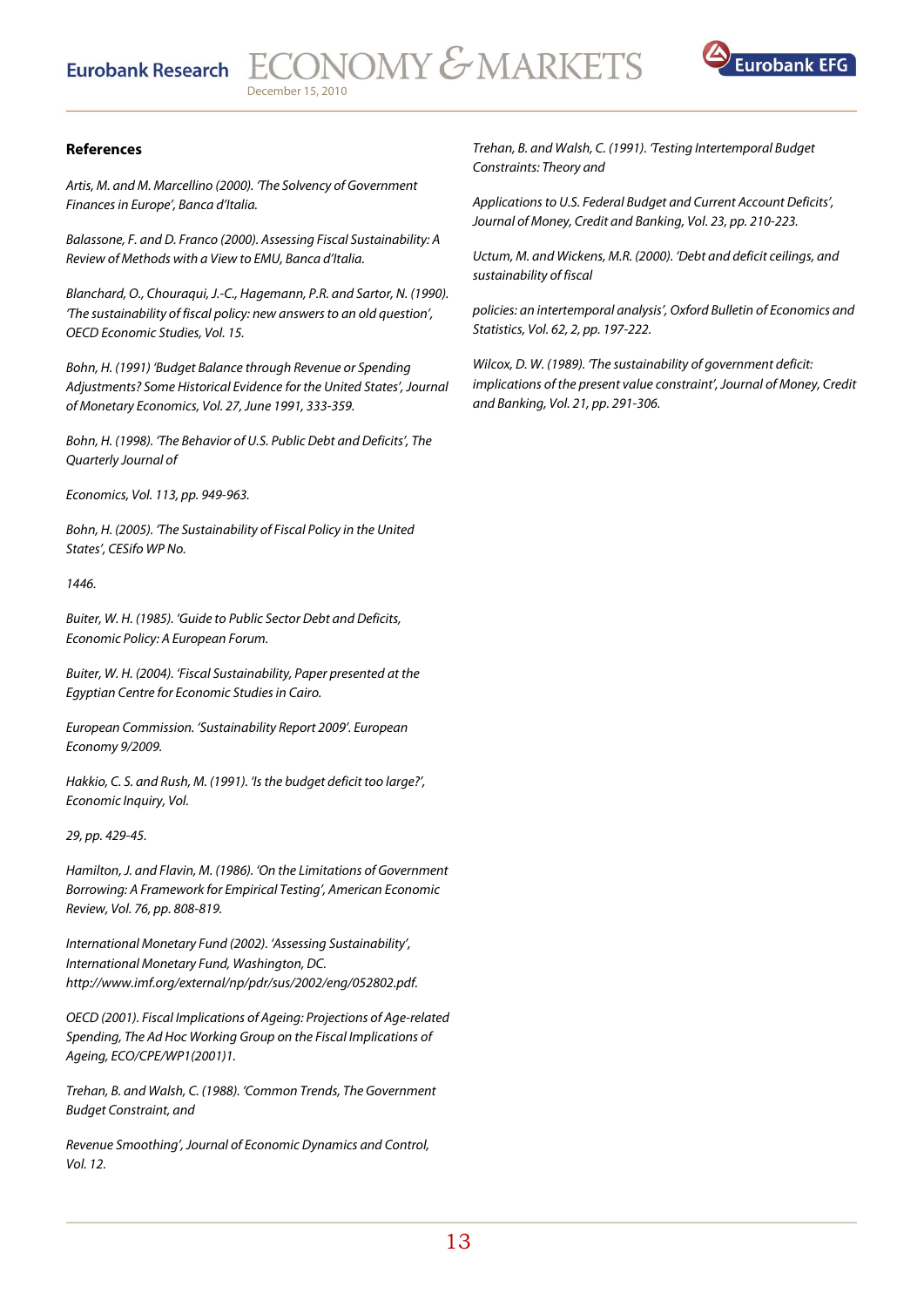

### **Technical Appendix**

### **Section 1**

### **Derivation of the key equation (2) specifying the government inter temporal budget constraint**

Neglecting stock-flow adjustments, the following simple relationship describes the government's nominal budget constraint:

$$
P_t \times g_t + (1 + R_t) \times B_{t-1} = B_t + \Delta M_t + P_t \times T_t \tag{1.1}
$$

where the subscript t denotes time,  $P_t$  is the general price level in period t,  $g_t$  is real government expenditure including real transfers to households,  $R_t$  is the average interest rate on government bonds issued at the end of period  $t-1$ ,  $B_t$  is nominal value of government bonds issued at the end of period t-1,  $T_t$  is total real taxes and  $M_t$  is the stock of nominal, non-interest bearing money in circulation supplied by the central bank at the start of the period t. Note that the left-hand side of equation (1) is total nominal government outlays in period t, while the righthand side represents total nominal revenues plus new government borrowing in period t.

The equivalent real government budget constraint can be derived by dividing both sides of equation (1.1) by the general prices level  $P_t$  as follows:

$$
g_{t} + (1 + R_{t}) \times \left(\frac{B_{t-1}}{P_{t-1}}\right) \times \left(\frac{P_{t-1}}{P_{t}}\right) =
$$
  
=  $\frac{B_{t}}{P_{t}} + T_{t} + \frac{M_{t}}{P_{t}} - \left(\frac{P_{t-1}}{P_{t}}\right) \times \left(\frac{M_{t-1}}{P_{t-1}}\right)$  (1.2)

The equation above can also be written as:

$$
g_{t} + (1 + r_{t}) \times b_{t-1} =
$$
  

$$
b_{t} + T_{t} + m_{t} - m_{t-1} \times \left(\frac{1}{(1 + \pi_{\tau})}\right)
$$
 (1.3)

where  $b_t$  is the *real* stock of government debt in period t,  $m_t$  is the real stock of non-interest bearing money in circulation,  $\pi_t$  is the inflation rate and  $r_t$  is the real interest rate defined as  $(1 + R_{1})$  $(1+\pi)$ *t t R r*  $+ \pi$  $\ddot{}$  $+r_{t} =$  $\left( \frac{1}{2} \right)$ 1  $1 + r_t = \frac{(1 + 1) \epsilon_t}{(1 + 1) \epsilon_t}$ , which implies that r<sub>t</sub> approximately equals

 $R_{t}$ - $\pi_{t}$ .

Another way to state the equation for the government budget constraint is to express all variables involved as ratios to GDP.

Specifically, by dividing both sides of (1.1) by nominal GDP,  $P_t * y_t$ , where  $y_t$  denotes real GDP (in constant prices) we obtain:

$$
\frac{g_t}{y_t} + \left[ \frac{\left(1 + R_t\right)}{\left(1 + \pi_\tau\right) \times \left(1 + \gamma_\tau\right)} \right] \times \frac{b_{t-1}}{y_{t-1}} =
$$
\n
$$
\frac{b_t}{y_t} + \frac{T_t}{y_t} + \frac{m_t}{y_t} - \frac{m_{t-1}}{y_{t-1}} \times \left( \frac{1}{\left(1 + \pi_t\right) \times \left(1 + \gamma_t\right)} \right)
$$

where  $y_t$  denotes real GDP growth in period t.

We next process with deriving the expressions for a) the overall nominal government balance  $D_t$  (deficit or surplus) and b) the nominal primary balance (deficit or surplus)  $PB<sub>t</sub>$  as follows:

$$
D_t = P_t \times g_t + R_t \times B_{t-1} - P_t \times T_t - \Delta M_t \tag{1.4}
$$

Dividing both sides of equation (1.4) by  $P_t * y_t$ , and after some simple algebraic manipulations, we obtain:

$$
\frac{d_t}{y_t} = \frac{b_t}{y_t} - \frac{b_{t-1}}{y_{t-1}} \times \left( \frac{1}{(1 + \pi_t) \times (1 + \gamma_t)} \right)
$$
(1.5)

where  $d_t$  denotes the real government budget balance and the rest of variables being defined as indicated earlier.

Now, the equation for the nominal primary balance (i.e., total government balance minus interest payments) is:

$$
PB_t = D_t - R_t \times B_{t-1} \tag{1.6}
$$

After divided again both sides of equations (1.6) by nominal GDP and applying some additional algebraic manipulations, we get the following key equation

$$
\frac{b_t}{y_t} = \left(1 + \lambda_t\right) \times \frac{b_{t-1}}{y_{t-1}} + \frac{pb_t}{y_t}
$$
\n(2)

where  $pb<sub>t</sub>$  denotes the real primary balance and  $(1 + R_{_T})$  $[(1+\pi_t)\times(1+\gamma_t)]$ *t t R*  $\pi$ ,  $)\times$  (1 +  $\gamma$  $\lambda_t = \frac{t}{\left[ (1 + \pi_t) \times (1 + \pi_t) \right]}$  $\ddot{}$  $+\lambda_{1} =$  $(1+\pi) \times (1)$ 1  $1 + \lambda_t = \frac{(1 + 2t_t)^t}{\Gamma(t - 1)}$ , which implies the following

(approximate) equation

 $\lambda_t = R_t - \pi_t - \gamma_t$  *i.e.*, the real interest rate adjusted for economic growth.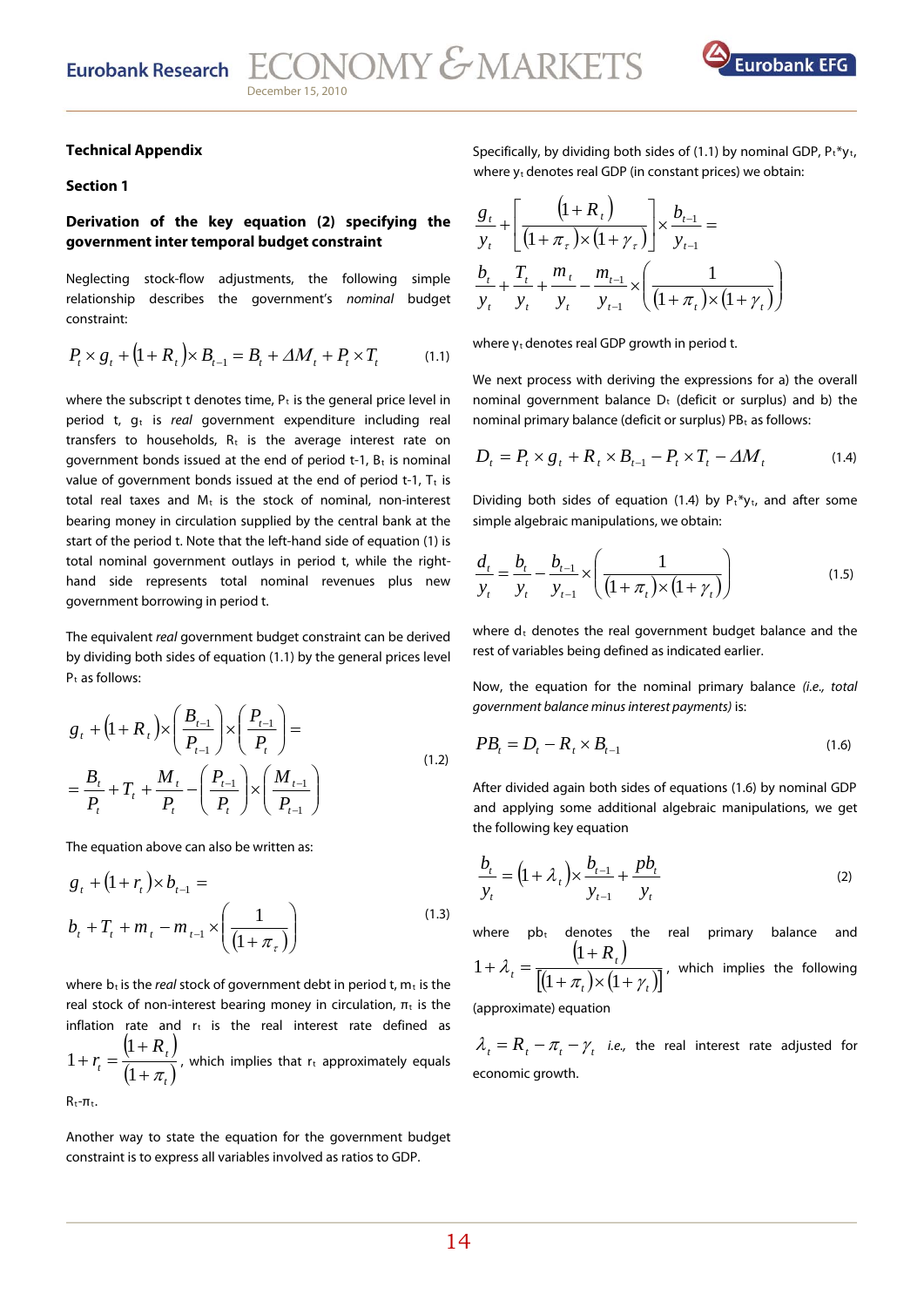

### **Section 2**

### **Econometric tests of fiscal sustainability**

Equation (2) is key for determining fiscal policy sustainability. It effectively implies that the current fiscal stance is sustainable if the debt-to-GDP ratio remains finite and financial markets are willing to hold the ensuing debt level.

A number of econometric tests are available in the literature for testing empirically the sustainability of fiscal policy. All these tests take equation (2) as their starting point. Before moving next to discuss some of these tests it is useful to highlight a number of cases with respect to the nature of the variable  $\lambda_t$  (real interest rate adjusted for economic growth) appearing in equation (2).

In the simple cases examined below we assume that  $\lambda_t$  is constant (non time-varying). Under this assumption, equation (2) becomes:

$$
\frac{b_t}{y_t} = (1 + \lambda) \times \frac{b_{t-1}}{y_{t-1}} + \frac{pb_t}{y_t}
$$
\n(2.1)

If we next assume that  $\lambda$  is less than zero ( $\lambda$  < 0), then the above difference equation is stable and thus, it can be solved backwards by successive substitution. This can give the following expression for the expected debt-to-GDP ratio n period ahead, conditional on the information available at time t:

$$
E_{t}\left(\frac{b_{t+n}}{y_{t+n}}\right) =
$$
\n
$$
\left[\left(1+\lambda\right)^{n}\right] \times \frac{b_{t}}{y_{t}} + \sum_{s=0}^{n-1} \left[\left(1+\lambda\right)^{n-s}\right] \times E_{t}\left(\frac{pb_{t+s}}{y_{t+s}}\right)
$$
\n
$$
(2.2)
$$

Now, if assume that the so-called transversality (non-Ponzi game) condition holds i.e., for n assumed to be unboundedly large the

term  $\|(1+\lambda)^n\|$ *t*  $\frac{n}{\sqrt{2}}$   $\frac{D_t}{T}$ *y*  $\left(1+\lambda\right)^n\Big|\times \frac{b_t}{c}$  converges to zero, then the limit of

 $\overline{\phantom{a}}$ J  $\backslash$  $\overline{\phantom{a}}$  $\setminus$ ſ  $^{+}$  $^{+}$ *nt*  $\frac{v_{t+n}}{v_{t+n}}$  $E_{\rm r}\!\!\left(\!\!{\begin{array}{c} b_{t+n}\end{array}}\!\!\right]$  for n converging to infinity is equal to the limit of the

 $2<sup>nd</sup>$  part of the right-hand side of equation (2.2). In other words, from n →∞, the following equation holds

$$
\lim E_t\left(\frac{b_{t+n}}{y_{t+n}}\right) = \lim \left\{ \sum_{s=0}^{n-1} \left[ (1+\lambda)^{n-s} \right] E_t\left(\frac{pb_{t+s}}{y_{t+s}}\right) \right\} \tag{2.3}
$$

Equation (2.3) effectively implies that the evolution of the public debt-to-GDP ratio depends on the evolution of the ratio of primary balance to GDP.

In line with Polito and Wickens (2005) let us now assume that  $pb_t/y_t$  is stochastic but expected to grow at a constant rate  $\rho$  as follows:

$$
E_t\left(\frac{pb_{t+s}}{y_{t+s}}\right) = \left(1+\rho\right)^s \times \frac{pb_t}{y_t}
$$

It can then be shown that:

If 
$$
\rho = 0
$$
, then  $\lim E_t \left( \frac{b_{t+s}}{y_{t+s}} \right) = -\left( \frac{1}{\lambda} \right) \times \left( \frac{pb_t}{y_t} \right)$ , for  $n \to \infty$ .

In that case, the ratio of the (real) primary balance to GDP,  $\frac{p_0}{p_1}$ *t y*  $\frac{pb_t}{p}$ , is a non-stationary I(1) process and it is cointegrated with the debt ratio, *t t y*  $\frac{b_t}{v}$  (also I(1)), with cointegrating vector (1,  $\frac{1}{\lambda}$  $\frac{1}{2}$ .

If, on the other hand,  $\rho < 0$ , then *t t y*  $pb<sub>t</sub>$  is stationary *(i.e., I(0) process)* with the limit of  $E_t\left|\frac{U_{t+s}}{V}\right|$  $\bigg)$  $\setminus$  $\overline{\phantom{a}}$  $\overline{\mathcal{L}}$ ſ  $^{+}$  $^{+}$ *st*  $\frac{v_{t+s}}{v_{t+s}}$  $E_t\left(\frac{b_{t+s}}{2}\right)$  going to 0 for n →∞.

Finally, for 
$$
\rho > 0
$$
, then the limit of  $E_t \left( \frac{b_{t+s}}{y_{t+s}} \right)$  explodes, for  $n \to \infty$ .

From the above results it surmises that the debt to GDP ratio does not explode if the ratio of the primary balance to GDP does not become unboundedly large over time.

Now if we assume that  $\lambda$  i.e., the non-time-varying real average interest rate adjusted for economic growth is less than zero  $(\lambda < 0)$ , then equation (2.1) is an unstable difference and needs to be solved forwards. Specifically, after applying n successive iterations to the above equation, we get:

$$
\left(\frac{b_t}{y_t}\right) = \left[ \left(1 + \lambda\right)^{-n} \right] \times E_t \left(\frac{b_{t+n}}{y_{t+n}}\right) - \sum_{s=1}^n \left[ \left(1 + \lambda\right)^{-s} \right] \times E_t \left(\frac{pb_{t+1}}{y_{t+n}}\right)
$$

which, assuming again fulfillment of the transversality condition, yields the following expression :

$$
\left(\frac{b_t}{y_t}\right) = \sum_{s=1}^n \left[ (1+\lambda)^{-s} \right] \times E_t \left(\frac{-pb_{t+1}}{y_{t+n}}\right) \tag{2.4}
$$

These results can be compared to a number of econometric tests of fiscal sustainability proposed in the literature. Among them, the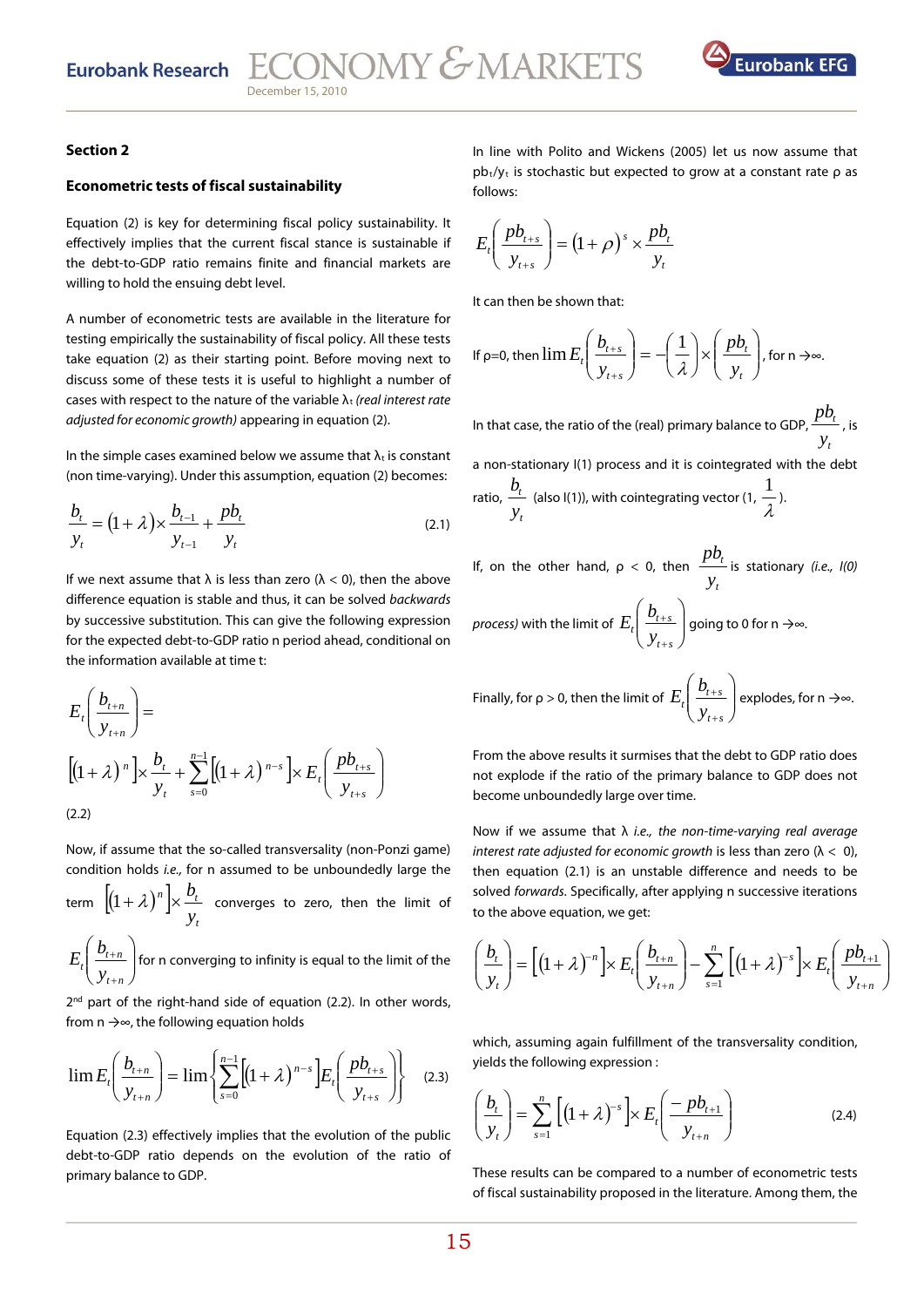**Eurobank Research** 

ECONOMY & MARKETS December 15, 2010



seminal paper of Hamilton and Flavin (1986) examines empirically the following version of equation (2.4)

$$
\left(\frac{b_t}{y_t}\right) = A_0 \times \left(1 + \lambda\right)^{-t} - \sum_{s=1}^n \left(1 + \lambda\right)^{-s} \times E_t\left(\frac{pb_{t+1}}{y_{t+n}}\right)
$$

where  $A_0=0$  is tantamount to the null hypothesis that the non-Ponzi game condition holds.

On their part Trehan and Walsh (1988) and Hakkio and Rush (1991) propose cointegration tests for fiscal sustainability, with the former examining the cointegation between real public debt and the real primary balance and the latter performing the same exercise with the said variables expressed as ratios to GDP. If both variables are I(1) and are cointegrated with cointegration vector (λ,1), then the fiscal stance is deemed sustainable. Alternatively, if government expenditure and revenue are both unit root processes I(1), then the cointegrating vector with debt should be (λ,1, -1).

### **ection 3 S**

### Algebraic derivations of the primary gap and the tax **gap indicators**

Equation (2) defining the government intertemporal budget constraint is the main building block for the construction of a range of fiscal sustainability indicators. Such indicators need to provide clear and comprehensive signals as to whether current policies appear to be leading to excessive debt accumulation. They must also indicate the size of the adjustment that needs to be undertaken in order to bring the fiscal position to a sustainable path.

The most frequently used sustainability indicators appearing in the literature are the *primary gap* and the tax gap. In order to construct these two indicators, we first estimate the sustainable level of the key variable of interest e.g. the sustainable primary balance to GDP or the sustainable tax to GDP ratio. The sustainable level of the fiscal variable of interest is such that it prevents the debt to GDP ratio from exploding over time. Furthermore, its calculation is governed by the key condition of sustainability i.e., the so-called non-Ponzi game or transversality condition (see definition of the transversality condition below).

Specifically, starting from the key equation (2) and solving it backwards to an initial period t=0 we get the following expression for the debt-to-GDP ratio at time τ:

$$
b_{\tau} = b_0 \times (1 + \lambda)^{\tau} + \sum_{t=0}^{\tau-1} (1 + \lambda)^{\tau-t} \times pb_t
$$
\n(3)

(For simplicity, in the above equation we assume that both the debt and primary balance variables are expressed as ratios to GDP and also that the real interest rate adjusted for economic growth is constant i.e.,  $\lambda = R - \pi - \gamma$ ).

Equation (3) effectively implies that the debt-to-GDP ratio at time τ can be written as the sum of the present value of initial debt and the present value of all past primary balances.

Dividing next both sides of equation (3) by the term  $(1 + \lambda)^{\tau}$ , we get the following expression:

$$
b_{\tau} \times (1 + \lambda)^{-\tau} = b_0 + \sum_{t=0}^{\tau-1} (1 + \lambda)^{-t} \times pb_t
$$

(3a)

If we can now assume that the present discounted value of the debt ratio from a very distant time in the future is equal to zero; in other worlds, if the following no-Ponzi game condition holds:

$$
\lim_{(3b)} [b_{\tau} \times (1 + \lambda)]^{-\tau} = 0 \text{ for } \tau \to \infty
$$

(where, as discussed earlier,  $\lambda = R-\pi-\gamma$ , with the equation holding in approximate terms)

Then equation (3) becomes:

$$
\lim_{t \to 0} \left[ \sum_{t=0}^{\tau-1} (1+\lambda)^{-t} \times pb_t \right] = -b_0 \text{ for } \tau \to \infty
$$
\n(3c)

(pb) and solve for the infinite geometric series of discounted primary balances as follows: Now, in order to calculate a constant (i.e., non time-varying) primary balance-to-GDP ratio that satisfies the condition of sustainability (3b), we assume that  $pb<sub>t</sub>$  in equation (3c) is constant

$$
pb^* = -b_0 \times \frac{(r - \gamma)}{(1 + \gamma)}
$$

for  $\gamma$  representing real GDP growth and r denoting the real interest rate (which is approximately equal to  $R-\pi$ )

Then, since  $\lambda$  is approximately equal to r-γ and ignoring 1+γ, the above equation becomes:

$$
pb^* = -b_0 \times \lambda \tag{3d}
$$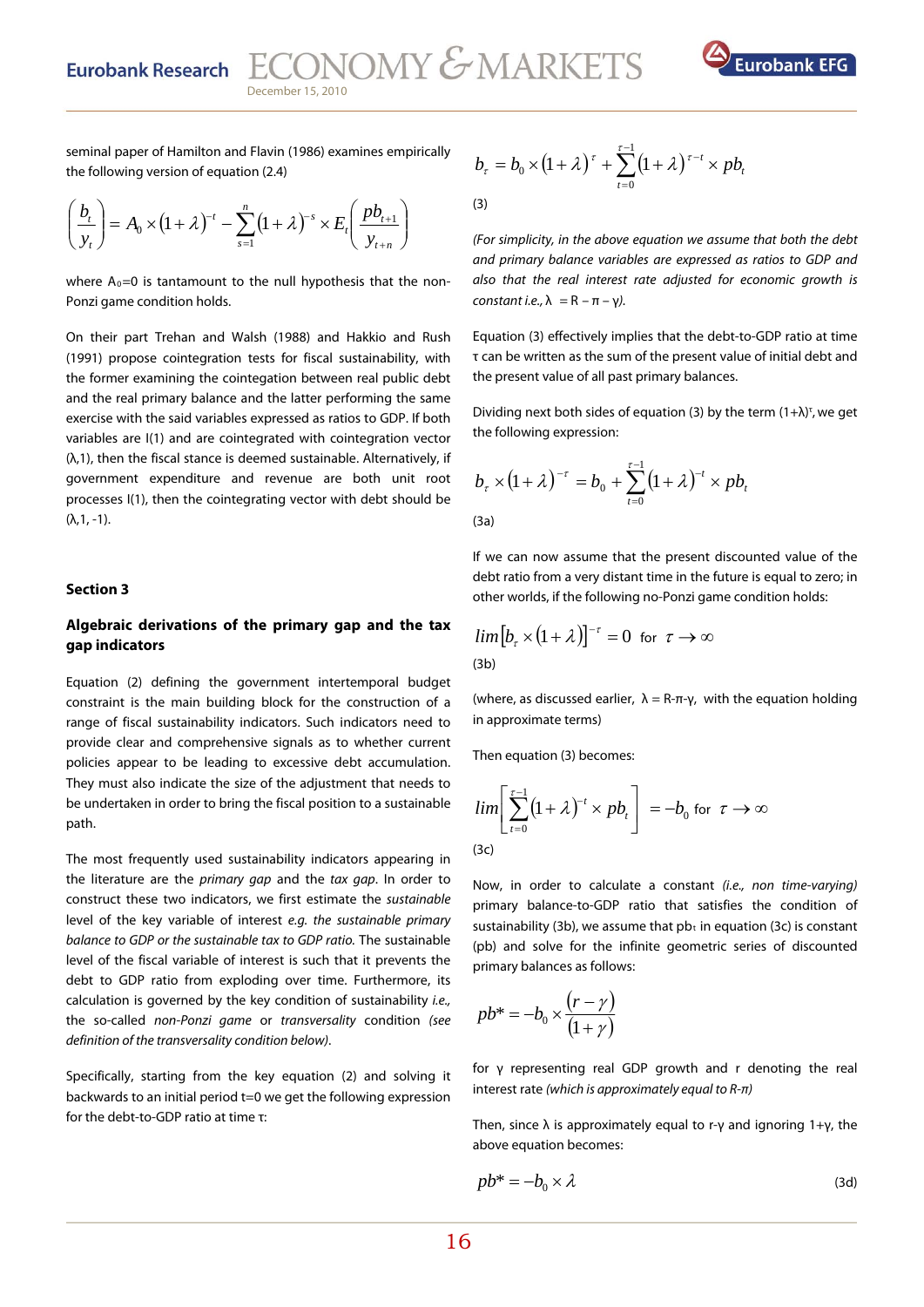

As such, the following identity gives the key equation for the primary gap in period t:

### **Equation for the primary gap indicator in period t:**

$$
Primary\_Gap_t = pb^* - pb_t = -b_0 \times \lambda - pb_t \tag{4}
$$

In calculating the primary gap, one needs to know the current value of the primary balance-to-GDP ratio and to also use longterm forecasts for the average values of the effective interest rate, inflation and the rate of growth of real GDP in order to calculate the sustainable primary balance, pd\*.

Now, if the primary gap is found to be negative ( $pb^*$  -  $pb_t$  < 0), in other words, if the current primary deficit ratio is higher than the sustainable primary deficit ratio, then the debt-to-GDP ratio will rise without any limits and the current fiscal policy will be unsustainable. The latter suggests that the sustainable primary balance (pb\*) can be also seen as an appropriate policy target, guiding the government towards a sustainable fiscal position, with the corresponding primary gap measuring the magnitude of the required adjustment.

In a similar way, the tax gap indicator is calculated as the difference between the sustainable tax to GDP ratio and the current tax ratio. To calculate the sustainable tax ratio, we start from the following two equations, which specify the nominal government balance (5a) and the nominal primary balance (i.e., the total government balance minus interest payments) in period t:

$$
D_t = P_t \times g_t + R_t \times B_{t-1} - P_t \times T_t - \Delta M_t
$$
\n(5a)

$$
PB_{t} = D_{t} - R_{t} \times B_{t-1}
$$
\n(5b)

Substituting  $D_t$  (nominal government balance) in equation (5b) with the right-hand side of equation (5a) and also: a) ignoring seigniorage revenue and b) dividing both sides of the equation by nominal GDP,  $P_t * y_t$ , we get the following identity:

$$
pb_t = g_t - T_t
$$
\n(5c)

which effectively says that the government's net primary balance equals the difference between real non-interest expenditure and real tax revenue (all variables above being expressed as ratios to GDP).

We next substitute (5c) into (3c) and solve for a constant *(i.e., time* invariant) tax ratio, T, to get the following expression for the sustainable tax ratio T\*:

$$
T^* = \left[ \frac{(r - \gamma)}{(1 + \gamma)} \right] \times \left\{ \sum_{t=1}^{\infty} \left[ g_t \times (1 + \lambda)^{-t} \right] + b_0 \right\}
$$
\n(6)

By subtracting then the sustainable tax ratio from the current tax ratio we get the formula defining the tax gap indicator:

### **Equation for the tax gap indicator in period t:**

$$
Tax\_Gap_t = T^* - T_t \tag{7}
$$

Now, if the tax gap indicator in period t is positive (i.e., the current tax ratio is lower than the sustainable tax ratio), then fiscal policy will need to be adjusted in order to prevent exessive debt accumulation. This can be done by increasing taxes and/or reducing expenditure so as the ensure fulfillment of government's intertemporal budget constraint, with the size of the required adjustment being given by the value of the tax gap indicator.

It needs to be emphasized that both the primary gap and the tax gap are calculated over an infinite time horizon. This effectively requires long-term forecasts for real GDP growth, inflation and interest rates. For the calculation of the tax gap, it also requires long-term projections (i.e., over an infinite time horizon) for the evolution of government revenues and expenditures. As such, it is usually more convenient in practice to limit the estimation of the gap indicators to finite horizons.

Calculation of the primary gap and tax gap indicators over a finite horizon is based again on equation (3), which depicts the government intertemporal budget constraint. Starting from that equation and solving for the primary deficit-to-GDP ratio (pd) we get the formula for the sustainable primary balance:

$$
pd^* = \left[\frac{(r-\gamma)}{(1+\gamma)}\right] \times \left[b_r \times (1+\lambda)^{-r} - b_0\right] \times \left[1 - (1+\lambda)^{-r}\right]^{-1}
$$
 (8)

where, again, all fiscal variables in equation (8) are expressed as ratios to nominal GDP.

Note that the formula depicting the sustainable primary deficit (equation 8) shows the primary deficit ratio (pd\*) required to ensure that the debt ratio reaches the value of  $b<sub>\tau</sub>$  in period  $\tau$ . However, the terminal value for the debt ratio  $(b<sub>1</sub>)$  is unavoidably arbitrary and, as such, the non-Ponzi game condition (3b) is not satisfied. Nonetheless, in line with equation (4), the primary gap indicator over a finite time horizon is again expressed as pd\*-pd.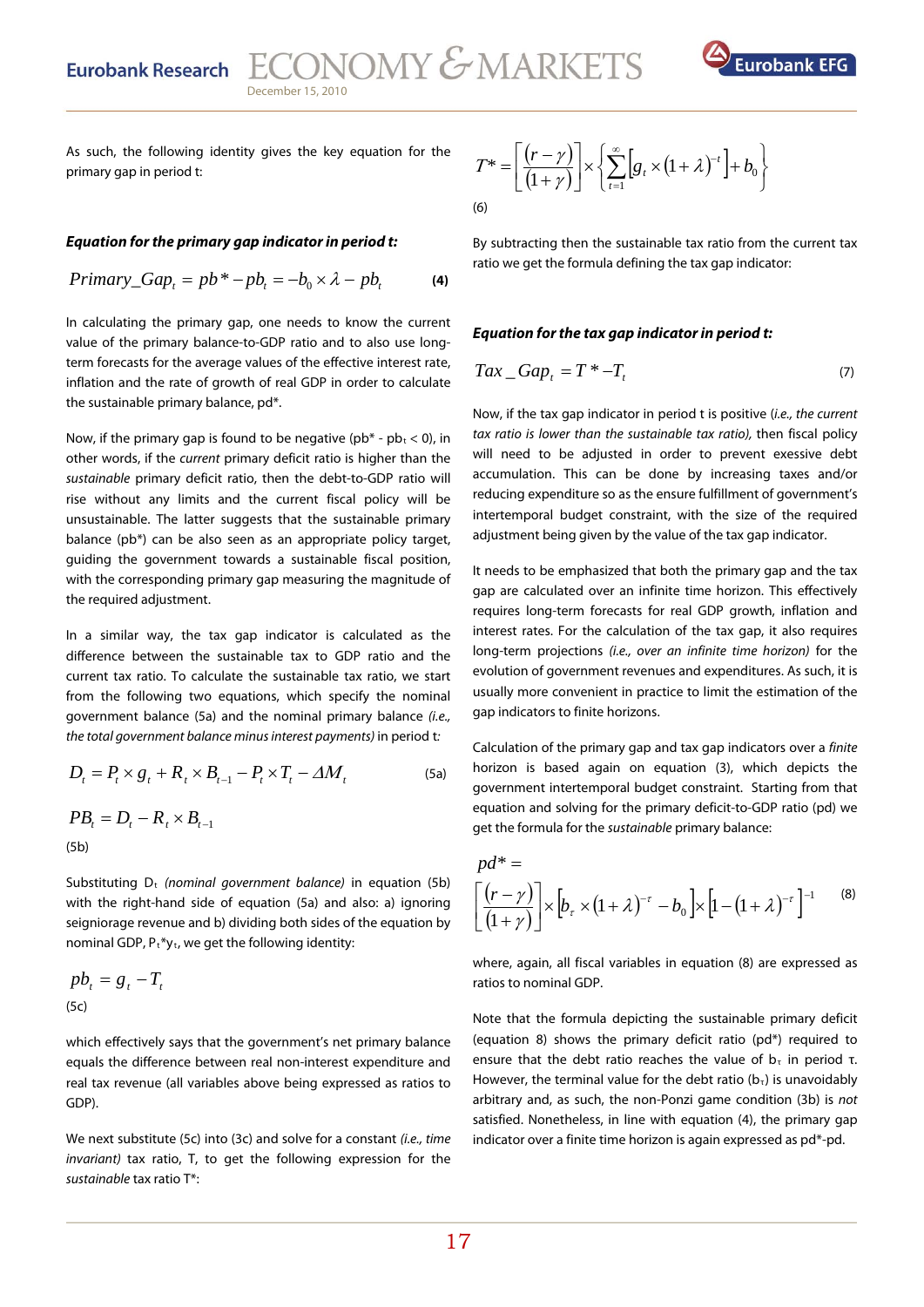

A special case of equation (8) is the primary deficit needed to stabilize the debt ratio at its initial value ( $b<sub>\tau</sub>=b<sub>0</sub>$ ). In that case the formula for the primary deficit can be easily shown to be:

$$
pd^* = -b_0 \times \frac{(r-\gamma)}{(1+\gamma)}
$$

where, ignoring  $1+\gamma$  and considering that  $\lambda$  is approximately equal to r-γ we get

$$
pd^* = -b_0 \times \lambda \tag{8a}
$$

This expression looks similar to equation (3d) that shows the sustainable primary deficit that satisfies the government's intertemporal budget constraint. However, the difference here rests in the assumptions for the effective interest rate (R), GDP growth (γ) and inflation (π) one needs to make in order to calculate the sustainable primary balance. For instance, the calculation of the primary balance needed to stabilize the debt ratio at a predetermined level of  $b<sub>\tau</sub>$  in, say, two years from now requires 1-year and 2-years ahead forecasts for the effective interest rate, real GDP growth and inflation. The problem with the use of such forecasts is that they may deviate substantially from the corresponding long-run forecasts that need to be used in the calculation of the sustainable primary and tax ratios that ensure fulfillment of the intertemporal budget constraint over an infinite horizon.

In the above derivations of the primary and tax gaps a negative value indicates that the intertemporal budget constraint is satisfied. It suffices to repeat, however, that these indicators do not provide any definite answer to the question of how the necessary adjustment in the primary balance will need to take place so as to bring the debt ratio towards a specific value by the end of the reference period. As we noted above, such an adjustment could be implemented via, among other measures, increased government receipts (e.g. higher direct or indirect taxes), a reduction in discretionary spending, or through policies to reduce ageing-related costs. Of course, the exact combination of measures aiming at attaining that adjustment may itself have an impact on the macroeconomic environment. For instance, a large increase in the tax burden to fill the sustainability gap may itself reduce economic growth, at least during the initial period of the implemented policy shift, with negative consequences for sustainability.

The calculation of the sustainable tax ratio for a finite horizon is derived in a similar manner as the corresponding calculation of the sustainable primary deficit. Specifically, substituting the definition of the primary balance (equation (5c)) into equation (3a) and solving for the tax rate (Τ\*) required to ensure that the debt ratio reaches the value of  $b<sub>\tau</sub>$  in  $\tau$  periods in the future gives

the algebraic formula for the sustainable tax ratio over a finite (τperiod) horizon.

Specifically, the formula for the sustainable tax ratio needed to ensure that at time τ the debt ratio is equal το its initial value b<sub>0</sub> is as follows:

$$
T^* = \left[ \frac{(r - \gamma)}{(1 + \gamma)} \right] \times
$$
  
 
$$
\times \left\{ b_0 + \left[ 1 - (1 + \lambda)^{-\tau} \right]^{-1} \times \left[ \sum_{t=1}^{\tau} g_t (1 + \lambda)^{-t} \right] \right\}
$$
  
(9)

As we have noted already, the calculation of finite-horizon gap indicators of fiscal sustainability requires a choice for the values of the targeted debt ratio ( $b<sub>τ</sub>$ ) and the time horizon τ. Theses choices can only be arbitrary, while the calculated values for the sustainable primary balance and tax ratios do not satisfy the intertemporal budget constraint. Blanchard (1990a) proposes three indictors of fiscal sustainability that correspond to three different time horizons, namely 1 year, 3-5 years and 30-50 years. These indicators correspond to primary and tax gaps that need to be bridged in order to ensure that the debt ratio reached its initial value τ periods in the future ( $\tau$  = 1 year; 3 years etc.).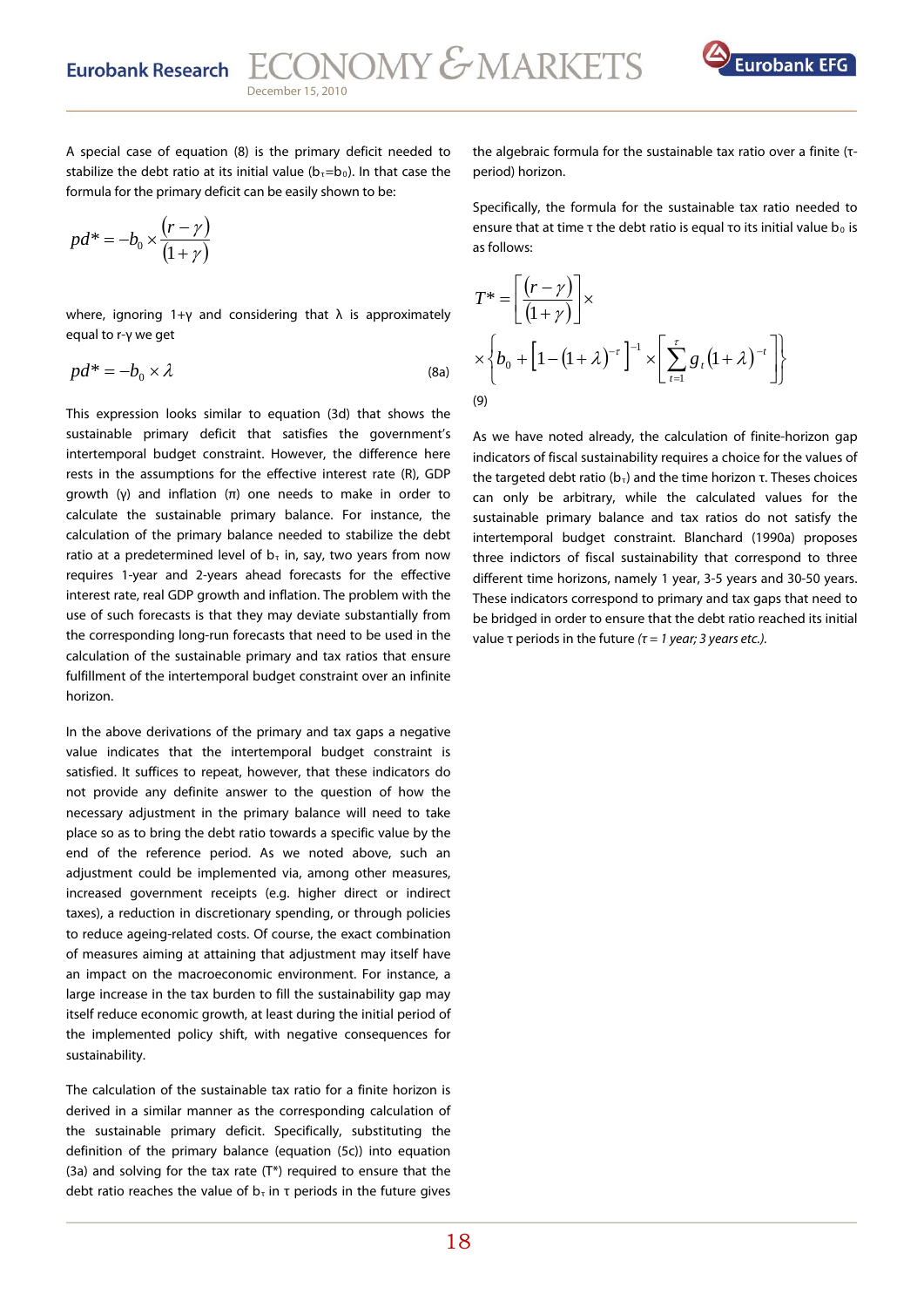

### **Appendix 2**

### **Eurostat revisions to Greece's 2006-09 fiscal data: Analysis & implications**

In mid-November 2010, Eurostat released a second notification on provisional EU27 deficit and debt figures for the period 2006- 2009. The report showed a rise in the euro area government deficit to 6.3%-of-GDP in 2009, from 2.0%-of-GDP in 2008, with the corresponding debt to GDP ratio reaching 79.2% in 2009 compared to 69.8%-of-GDP in the prior year. At a EU27-wide level, the fiscal deficit rose to 6.8%-of-GDP in 2009, from 2.3%-of-GDP in 2008, while the corresponding government debt-to-GDP ratios stood at 74% and 61.8% at the end of 2009 and 2008, respectively.

For Greece, the announced revisions were broadly in line with market expectations, following a number of recent press reports on their likely direction and expected size. Specifically, the 2009 general government budget deficit was re-estimated at 15.4%-of-GDP, compared to a deficit of 13.8%-of-GDP presented in the 2011 draft budget (released in mid-October). Moreover, the 2009 government debt to GDP ratio was revised to 126.8%, from a 115.4% figure recorded in the draft budget (see table below).

| Revisions in Greek sperment deficit and sperment debt ratios |                              |             |                   |                   |  |  |  |  |  |
|--------------------------------------------------------------|------------------------------|-------------|-------------------|-------------------|--|--|--|--|--|
|                                                              | 2006<br>2008<br>2007<br>2009 |             |                   |                   |  |  |  |  |  |
| Revisioning permert<br>b.det.deficit(%ofGDP)                 | $-22$                        | $-13$       | -18               | -18               |  |  |  |  |  |
|                                                              | to-57fram36                  | to-64fram51 | $to-9.4$ fram-7.7 | $to-54$ from $B6$ |  |  |  |  |  |
| detore <i>is</i> ionofdafiot                                 | $-22$                        | $-1.3$      | $-1.7$            | -1.6              |  |  |  |  |  |
| detoraision of CIP                                           | ΩO                           | ΩO          | -01               |                   |  |  |  |  |  |

|                                     | mь | XII | 2008 | 2009                                                       |
|-------------------------------------|----|-----|------|------------------------------------------------------------|
| Revisioning permert<br>dett (%dGDP) | 83 | 93  | 11.1 | 11.7                                                       |
|                                     |    |     |      | to1061from97.8 to1050from957 to1103from99.2 to1268from1151 |
| detoraisionofolist                  |    | 9.6 | 102  | 105                                                        |
| detoraision of GP                   | ብ4 |     |      |                                                            |

### *Source: Eurostat*

Shortly after the release of Eurosta's revisions to Greece's 2006- 2009 fiscal data, the Greek Finance Ministry announced new forecasts for the general government deficit and debt figures for 2010. Specifically, the government said that is forecasted the overall budget deficit in 2010 to amount to ca €22bn (9.4%-of-GDP), which compared with an earlier deficit target of €18.5bn (7.8%-of-GDP) envisioned in the revised memorandum of understanding (MoU) agreed with the EC/ECB/IMF "troika". Furthermore, taking into account the latest upward revision to the 2009 deficit figure, the overall fiscal adjustment (i.e., deficit reduction) in 2010 was expected to amount to 6ppts-of-GDP vs. 5.5ppts-of-GDP expected earlier.

In more detail, the government said that the ca  $\epsilon$ 3.5bn (~1.5pptsof-GDP) upward revision to its 2010 general government deficit forecast was due to:

- a) Methodological changes in the calculation of the overall balance of the social security funds, local governments & other public entities that were expected to increase the 2010 deficit by around 1.2ppts-of-GDP relative to the earlier estimates.
- b) The reclassification of 10 public corporations (DEKOs) and 3 other organizations in the calculation of the general government deficit (ESA 95 definition). According to the new government projections, this was expected to boost the 2010 deficit ratio by a further 0.3ppts-of-GDP.
- c) Downward revision to 2009 GDP level, expected to increase the 2010 deficit ratio by a further 0.1pptsof-GDP. (see graph below).



**Revisions to the 2010 deficit forecast (% of GDP)**

In line with the aforementioned changes to the deficit forecast for 2010 and the latest revisions to Greece's past fiscal data by Eurostat, the government said that it expected the debt-to-GDP ratio to rise to 144.2%-of-GDP by the end of 2010. This compares with an earlier debt ratio forecast of 132.7%-of-GDP (see 2011 draft budget). In more detail, the significant revision to the government forecast for 2010 debt ratio was expected to result from:

> i) The incorporation of past off-market swaps in the calculation of the overall public debt stock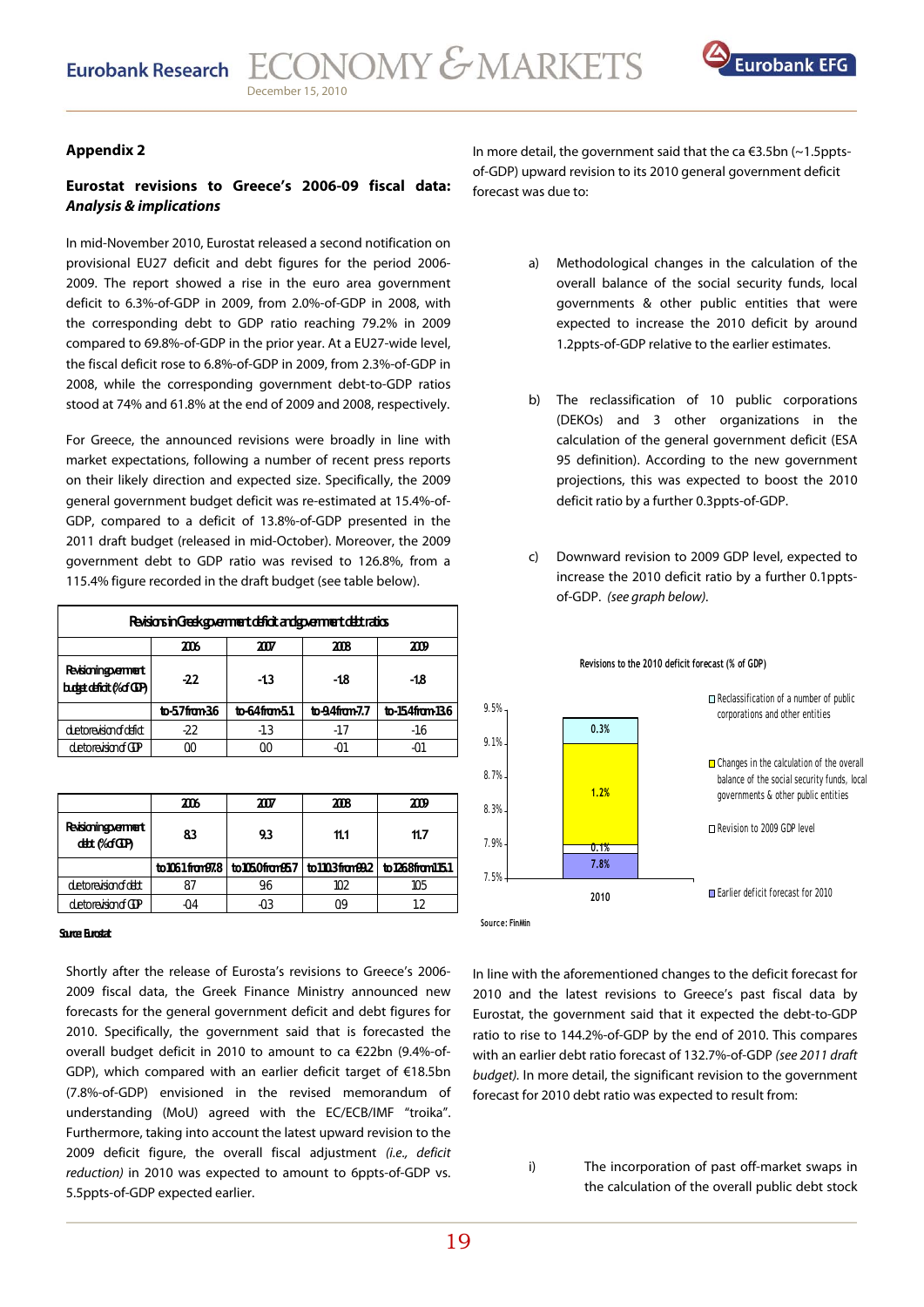

(expected to add ca 2ppts-of-GDP to the 2010 debt ratio).

- ii) The inclusion of outstanding debts of a number of public corporations and other entities (expected to add a further 7ppts-of-GDP to the 2010 ratio).
- iii) Recent downward revisions in the GDP level and other adjustments (expected to increase the 2010 ratio by a further 2.5ppts-of-GDP).

All in all, the announced Eurostat revisions to Greece's 2006-2009 deficit figures and the government's new deficit and debt forecast for 2010 were, to a large extent, the result of methodological changes in the calculation of the general government accounts. The silver lining in the above developments was the lifting of Eurostat's reservations on the country's past fiscal data as expressed in the April 2010 notification.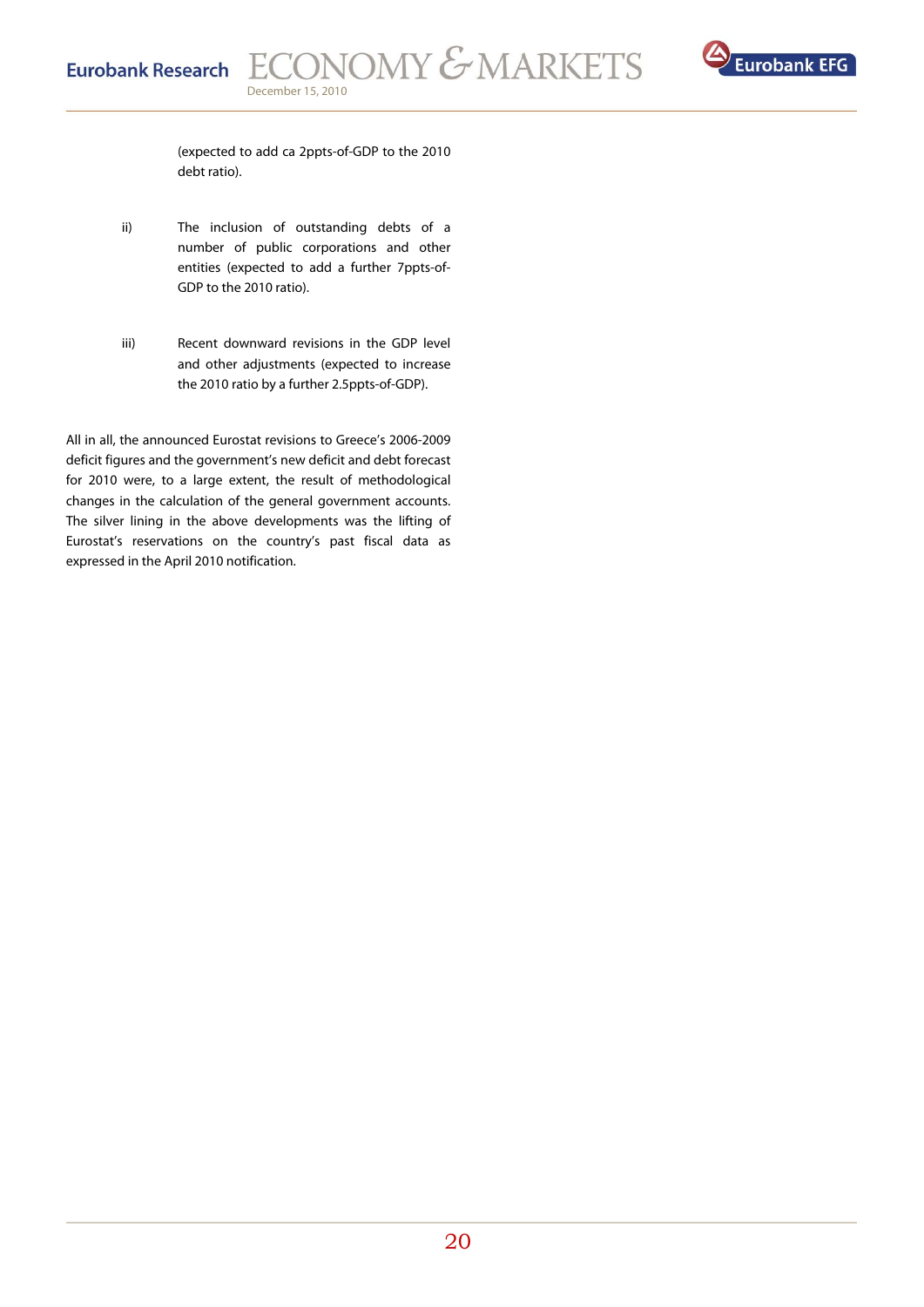

### **Greece's 2011 budget - Main targets**

In mid-November 2010, the Greek government unveiled its final budget plan for 2011. The new budget targets a reduction in the general government deficit (ESA 1995 definition) to 7.4%-of-GDP in 2011, from an (upwardly-revised) deficit forecast of 9.4%-of-GDP in 2010.

In nominal terms, the overall fiscal deficit is expected to decline to ca €16.8bn in 2011, from €21.9bn in 2010. The latter effectively means that the government will aim to bring next year's deficit back in line with the terms of the existing EC/ECB/IMF bailout deal. To assist attain the 2011 deficit targets, the new budget incorporates a number of additional austerity measures i.e., beyond these already included in the revised Memorndum of Understanding (MoU) with the troika. The government estimates these additional measures to be worth 2.7pp-of-GDP, bringing the total expected thrust of the 2011 austerity package to 6.4pp-of-GDP (=2.7pp-of-GDP + 1.2pp-of-GDP carry over from measures taken earlier this year + 2.5pp-of-GDP measures for 2011, incorporated in the MoU).

Table A below shows the main targets and expected realization of the new budget in nominal and ppt-of-GDP terms. Column (a) corresponds to 2009 realizations; column (b) contains this year's targets as they appear in the revised MoU; column (c) shows the estimated fiscal realizations for 2010 as they appear in the 2011 budget plan; and column (d) presents the fiscal targets for next year. A few points related to table A deserve some additional analysis.

**Appendix 3 The new budget is framed on an adverse domestic macro** The new budget is framed on an adverse domestic macro environment, envisioning a continuation of the economic recession in 2011. Specifically, real GDP growth is expected to contact by 3.0% following a 4.2% decline in 2010, while the unemployment rate is forecasted to climb further, reaching 14.6% of the labor force, from levels around 12% in 2010. On the other hand, domestic inflation is expected to remain at elevated levels, with the annual CPI rate averaging 4.6% in 2010 and 2.2% in 2011.

> Finally, the general government debt stock is expected to reach 152.6%-of-GDP in 2011, from 142.5%-of-GDP in 2010 and 126.8% of-GDP in 2009. Note also that the general government primary position is expected to be broadly balanced in 2011 (-0.4%-of-GDP), comparing to sizeable primary deficits in the prior two years (2009: -10.1% 2010 & -3.7%-of-GDP in 2010).

| Table A: 2011 Budget - 2010 estimates and 2011 targets |            |                |           |           |          |                     |          |  |  |
|--------------------------------------------------------|------------|----------------|-----------|-----------|----------|---------------------|----------|--|--|
|                                                        | 2009       | 2010           | 2010e     | 2011      |          | % Change            |          |  |  |
|                                                        |            | EU/IMF program |           |           |          |                     |          |  |  |
| In $\epsilon$ mio                                      | (a)        | (b)            | (c)       | (d)       |          | (b) / (a) (c) / (a) | (d)/(c)  |  |  |
| 1. Ordinary Budget                                     |            |                |           |           |          |                     |          |  |  |
| a. Current revenue                                     | 52,308     | 58,744         | 54,853    | 57,520    | 12.3%    | 4.9%                | 4.9%     |  |  |
| a1. Tax returns                                        | 4.952      | 5.100          | 5.100     | 3.800     | 3.0%     | 3.0%                | $-25.5%$ |  |  |
| a2. Extraordinary revenue                              | 1,190      | 1,532          | 1,681     | 1,840     | 28.7%    | 41.3%               | 9.5%     |  |  |
| a3. Net ordinary budget revenue (a-a1+a2)              | 48,546     | 55,176         | 51,434    | 55,560    | 13.7%    | 5.9%                | 8.0%     |  |  |
| b. Ordinary budget expenditure (b1+b2+b3+b4)           | 74.626     | 69.725         | 68.893    | 71,839    | $-6.6%$  | $-7.7%$             | 4.3%     |  |  |
| b1. Interest payments                                  | 12,325     | 13,017         | 13,260    | 15,920    | 5.6%     | 7.6%                | 20.1%    |  |  |
| b2. Primary expenditure                                | 57,992     | 54,611         | 52,798    | 52,633    | $-5.8%$  | $-9.0%$             | $-0.3%$  |  |  |
| b3. Payments for thesettlement of outstanding          |            |                |           |           |          |                     |          |  |  |
| hospital debts                                         | 1,498      | 245            | 345       | 450       |          |                     |          |  |  |
| b4. Other expenditure (includes called state           |            |                |           |           |          |                     |          |  |  |
| guaranties on public corporations' debts)              | 2.811      | 1.852          | 2.490     | 2,836     |          |                     |          |  |  |
| 2. Ordinary budget balance (1a3-b)                     | $-26,080$  | $-14,549$      | $-17,459$ | $-16,279$ | $-44.2%$ | $-33.1%$            | $-6.8%$  |  |  |
| 3. Public Investment budget (PIB)                      |            |                |           |           |          |                     |          |  |  |
| a. Revenue                                             | 2,040      | 3,258          | 2,892     | 3,922     | 59.7%    | 41.8%               | 35.6%    |  |  |
| b. Expenditure                                         | 9,588      | 9,200          | 8,500     | 8,500     | $-4.0%$  | $-11.3%$            | 0.0%     |  |  |
| 4. PIB balance (3a-3b)                                 | $-7,548$   | $-5,942$       | $-5,608$  | $-4,578$  | $-21.3%$ | $-25.7%$            | $-18.4%$ |  |  |
| 5. central government balance (2+4)                    | $-33,628$  | $-20,491$      | $-23,067$ | $-20,857$ | $-39.1%$ | $-31.4%$            | $-9.6%$  |  |  |
| 6. Broader public sector (6a+6b+6c)                    | $-2,521$   | 1,769          | 1,167     | 4,024     |          |                     |          |  |  |
| 6a. Budget balances of local governments, social       |            |                |           |           |          |                     |          |  |  |
| security funds & other public entities                 | $-2,365$   | 2,669          | $-851$    | 1,491     |          |                     |          |  |  |
| 6b. Transfers to various public entities               | $-531$     | $-550$         |           | $-420$    |          |                     |          |  |  |
| 6c. National accounts adjustments                      | 375        | $-350$         | 2,018     | 2,953     |          |                     |          |  |  |
| 7. General government budget balance (5+6)             | $-36, 150$ | $-18,722$      | $-21,900$ | $-16,833$ | $-48.2%$ | $-39.4%$            | $-23.1%$ |  |  |
| 7i. General government budget balance (% GDP)          | $-15.4%$   | $-8.1%$        | $-9.4%$   | $-7.4%$   |          |                     |          |  |  |
| General gynt primary balance                           | $-23,825$  | $-5,705$       | $-8,640$  | $-913$    |          |                     |          |  |  |
| General gvnt primary balance (% GDP)                   | $-10.1%$   | $-2.5%$        | $-3.7%$   | $-0.4%$   |          |                     |          |  |  |
| Source: FinMin, Eurobank Research                      |            |                |           |           |          |                     |          |  |  |